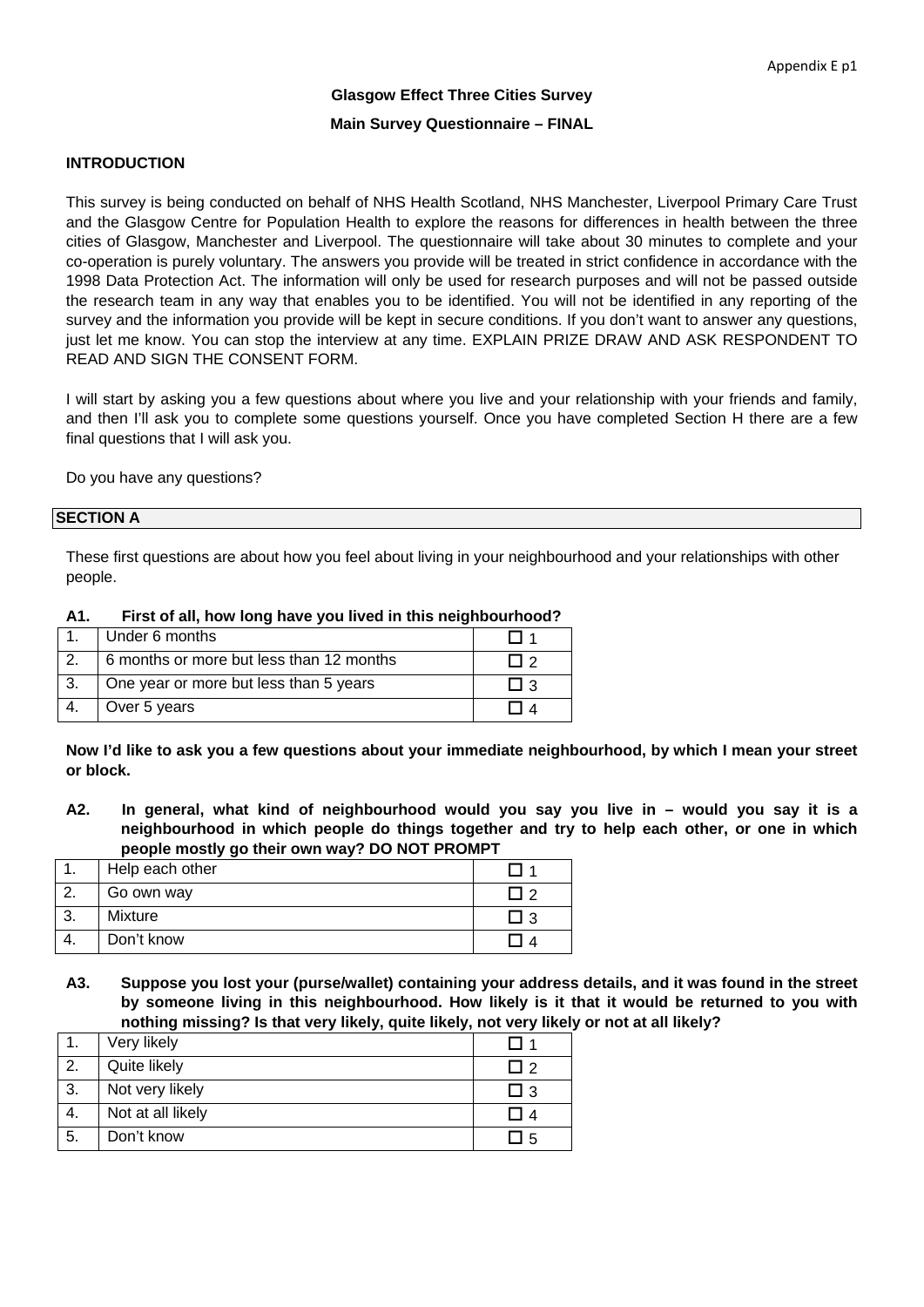**Still thinking about your street or block, I am going to read out a list of problems which people face in their neighbourhood. For each one can you tell me how much of a problem it is?** 

|  |  |  | A4.1. How much of a problem are people being drunk or rowdy in public places? SHOWCARD A |  |
|--|--|--|------------------------------------------------------------------------------------------|--|
|--|--|--|------------------------------------------------------------------------------------------|--|

| $\mathbf{1}$ . | Very big problem                  |      |
|----------------|-----------------------------------|------|
| 2.             | Fairly big problem                | ר ו  |
| 3.             | Not a very big problem            | LI 3 |
| 4.             | Not a problem at all              |      |
| -5.            | It happens but it's not a problem | ⊿ 5  |
| 6.             | Don't know                        |      |

#### **A4.2. How much of a problem is rubbish or litter lying around?**

|    | Very big problem                  |                          |
|----|-----------------------------------|--------------------------|
| 2. | Fairly big problem                | $\overline{\phantom{a}}$ |
| 3. | Not a very big problem            | ⊿ 3                      |
| 4. | Not a problem at all              |                          |
| 5. | It happens but it's not a problem | - 5                      |
| 6. | Don't know                        |                          |

### **A4.3. How much of a problem are vandalism, graffiti and other deliberate damage to property or vehicles?**

| $\mathbf 1$ .    | Very big problem                  |            |
|------------------|-----------------------------------|------------|
| $\overline{2}$ . | Fairly big problem                | כ ו        |
| 3.               | Not a very big problem            | <u>ე</u> ვ |
| 4.               | Not a problem at all              |            |
| 5.               | It happens but it's not a problem | ⊿ 5        |
| 6.               | Don't know                        |            |

#### **A4.4. How much of a problem are people using or dealing drugs?**

|    | Very big problem                  |       |
|----|-----------------------------------|-------|
| 2. | Fairly big problem                | l I 2 |
| 3. | Not a very big problem            | LI 3  |
| 4. | Not a problem at all              | 14    |
| 5. | It happens but it's not a problem | LI 5  |
| 6. | Don't know                        |       |

#### **A4.5. How much of a problem is people being attacked or harassed because of their skin colour, ethnic origin or religion?**

|    | Very big problem                  |     |
|----|-----------------------------------|-----|
| 2. | Fairly big problem                | ∣ ? |
| 3. | Not a very big problem            | I 3 |
| 4. | Not a problem at all              |     |
| 5. | It happens but it's not a problem | ⊿ 5 |
| 6. | Don't know                        |     |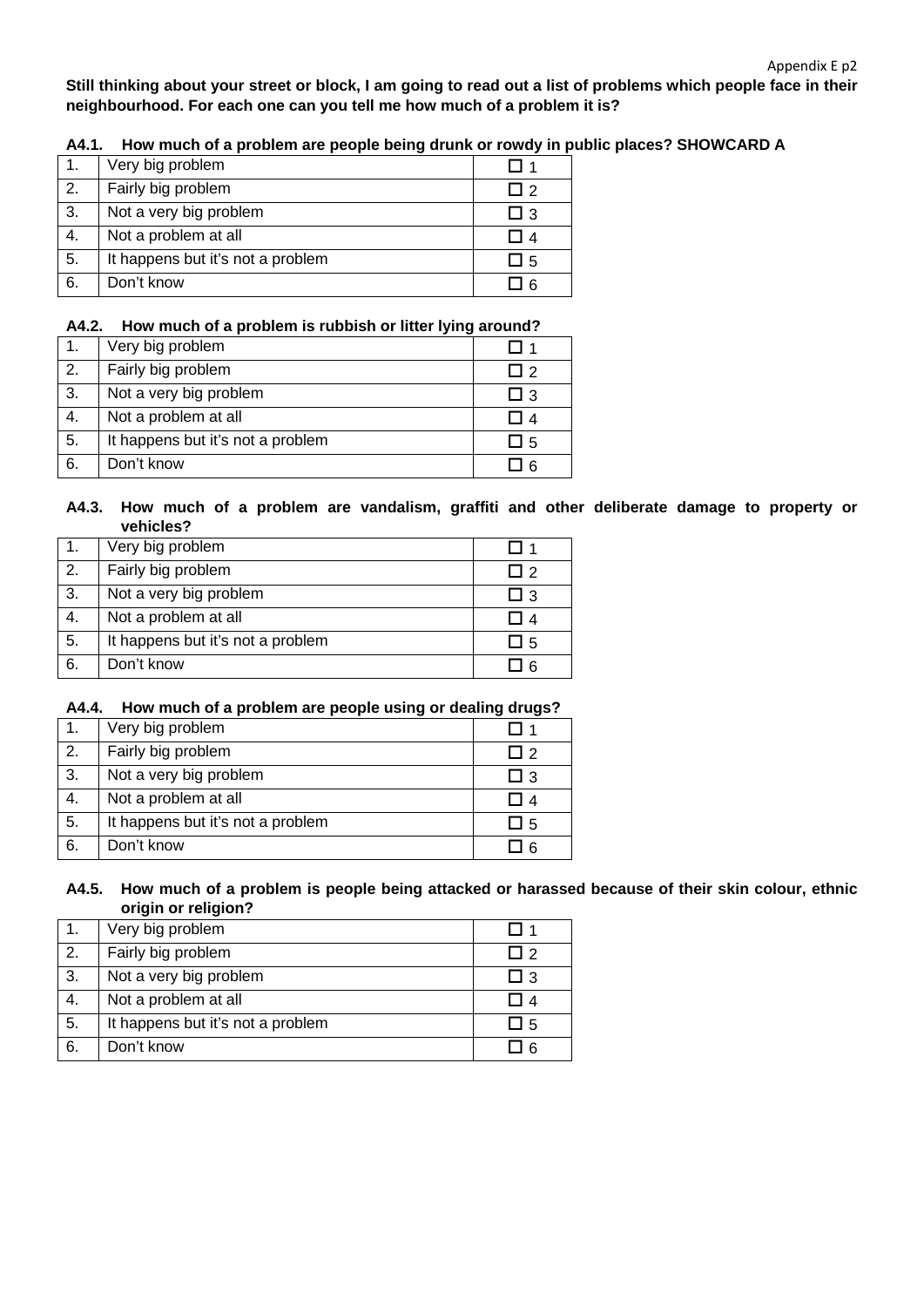#### **A4.6. How much of a problem are teenagers hanging around on the street?**

|    | Very big problem                  |                          |
|----|-----------------------------------|--------------------------|
| 2. | Fairly big problem                | $\overline{\phantom{a}}$ |
| 3. | Not a very big problem            | l I 3                    |
| 4. | Not a problem at all              |                          |
| 5. | It happens but it's not a problem | - 15                     |
| 6. | Don't know                        |                          |

#### **A4.7. How much of a problem are troublesome neighbours?**

|    | Very big problem                  |            |
|----|-----------------------------------|------------|
| 2. | Fairly big problem                | <b>I</b> 2 |
| 3. | Not a very big problem            | I I 3      |
| 4. | Not a problem at all              |            |
| 5. | It happens but it's not a problem | - 1.5      |
| 6. | Don't know                        |            |

### **A5. In the last 12 months have you taken any of the following actions in an attempt to solve a problem affecting people in your local area? SHOWCARD B**

| 1.               | Contacted a local radio station, television station or newspaper                     | □ 1         |
|------------------|--------------------------------------------------------------------------------------|-------------|
| 2.               | Contacted the appropriate organisation to deal with the problem, such as the council | $\Box$ 2    |
| $\overline{3}$ . | Contacted a local councillor or MP                                                   | $\Box$ 3    |
| 4.               | Attended a public meeting or neighbourhood forum to discuss local issues             | $\Box$ 4    |
| 5.               | Attended a tenants' or local residents' group                                        | $\square$ 5 |
| 6.               | Attended a protest meeting or joined an action group                                 | $\Box$ 6    |
| $\overline{7}$ . | Helped organise a petition on a local issue                                          | $\square$ 7 |
| 8.               | No local problems                                                                    | $\Box$ 8    |
| 9.               | None of these                                                                        | $\Box$ 9    |
| 10.              | Don't know                                                                           | $\Box$ 10   |

### **A6. To what extent do you agree or disagree with the following statement? SHOWCARD C**

|                                                              | Verv     | Fairly   | Not very | Not at all | Don't |
|--------------------------------------------------------------|----------|----------|----------|------------|-------|
|                                                              | stronaly | stronalv | stronalv | strongly   | know  |
| People in this neighbourhood do not share the<br>same values | □ 1      | $\Box$ 2 | 3 ⊓      | $\Box$ 4   | 口 5   |

**The next few questions are about how often you** *personally* **contact your relatives, friends and neighbours. Not counting the people you live with, how often do you do any of the following? SHOWCARD D** 

#### **A7.1. Speak to relatives on the phone**

|    | On most days                 |       |
|----|------------------------------|-------|
| 2. | Once or twice a week         | l I 2 |
| 3. | Once or twice a month        | I I 3 |
| 4. | Less often than once a month |       |
| 5. | Never                        | LI 5  |
| 6. | Don't know                   |       |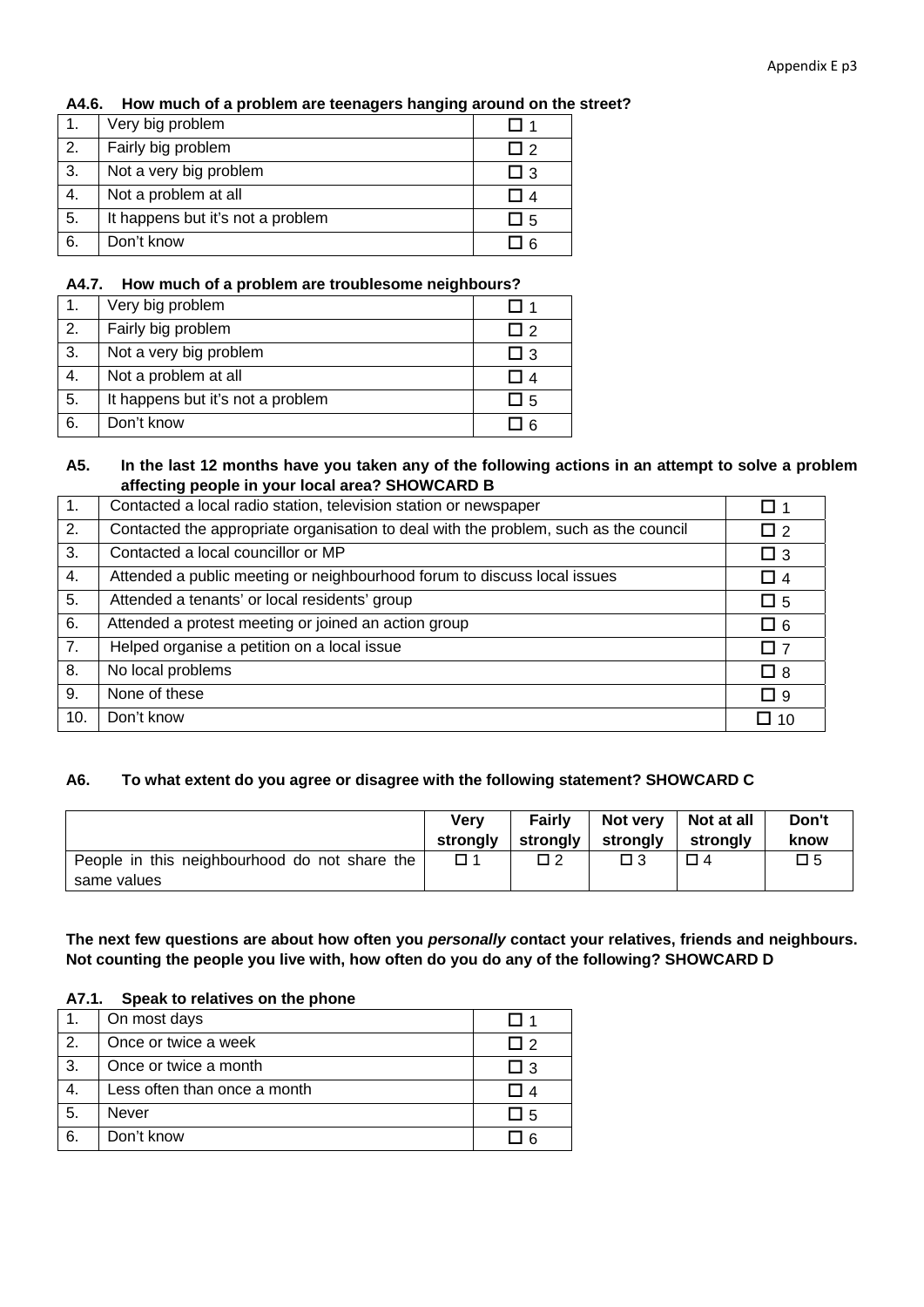### **A7.2. Speak to friends on the phone**

| 1. | On most days                 |            |
|----|------------------------------|------------|
| 2. | Once or twice a week         | <b>I</b> 2 |
| 3. | Once or twice a month        | LI 3       |
| 4. | Less often than once a month |            |
| 5. | Never                        | ⊿ 5        |
| 6. | Don't know                   |            |

### **A7.3. Speak to neighbours**

| 1. | On most days                 |       |
|----|------------------------------|-------|
| 2. | Once or twice a week         | ່າ    |
| 3. | Once or twice a month        | - 1.3 |
| 4. | Less often than once a month |       |
| 5. | Never                        | -15   |
| 6. | Don't know                   |       |

### **A7.4. How often do you meet up with relatives who are not living with you?**

| $\mathbf{1}$ . | On most days                 |            |
|----------------|------------------------------|------------|
| 2.             | Once or twice a week         | <b>I</b> 2 |
| -3.            | Once or twice a month        | $+13$      |
| -4.            | Less often than once a month |            |
| 5.             | Never                        | l I 5      |
| 6.             | Don't know                   |            |

### **A7.5 How often do you meet up with friends?**

| $\mathbf 1$ . | On most days                 |            |
|---------------|------------------------------|------------|
| 2.            | Once or twice a week         | <b>I</b> 2 |
| 3.            | Once or twice a month        | LI 3       |
| 4.            | Less often than once a month |            |
| 5.            | Never                        | ⊿ 5        |
| 6.            | Don't know                   | -6         |

### **A7.6. How often do you contact relatives using any of the following? Email, text or social networking sites (for example Facebook or Twitter)?**

| $\mathbf{1}$ . | On most days                 |       |
|----------------|------------------------------|-------|
| 2.             | Once or twice a week         | l I 2 |
| $\cdot$ 3.     | Once or twice a month        | □ 3   |
| 4.             | Less often than once a month |       |
| 5.             | Never                        | J 5   |
| 6.             | Don't know                   |       |

### **A7.7. How often do you contact friends using any of the following? Email, text or social networking sites (for example Facebook or Twitter)?**

| $-1.$ | On most days                 |       |
|-------|------------------------------|-------|
| 2.    | Once or twice a week         | l I 2 |
| 3.    | Once or twice a month        | ⊔ 3   |
|       | Less often than once a month |       |
| 5.    | Never                        | □ 5   |
| 6.    | Don't know                   |       |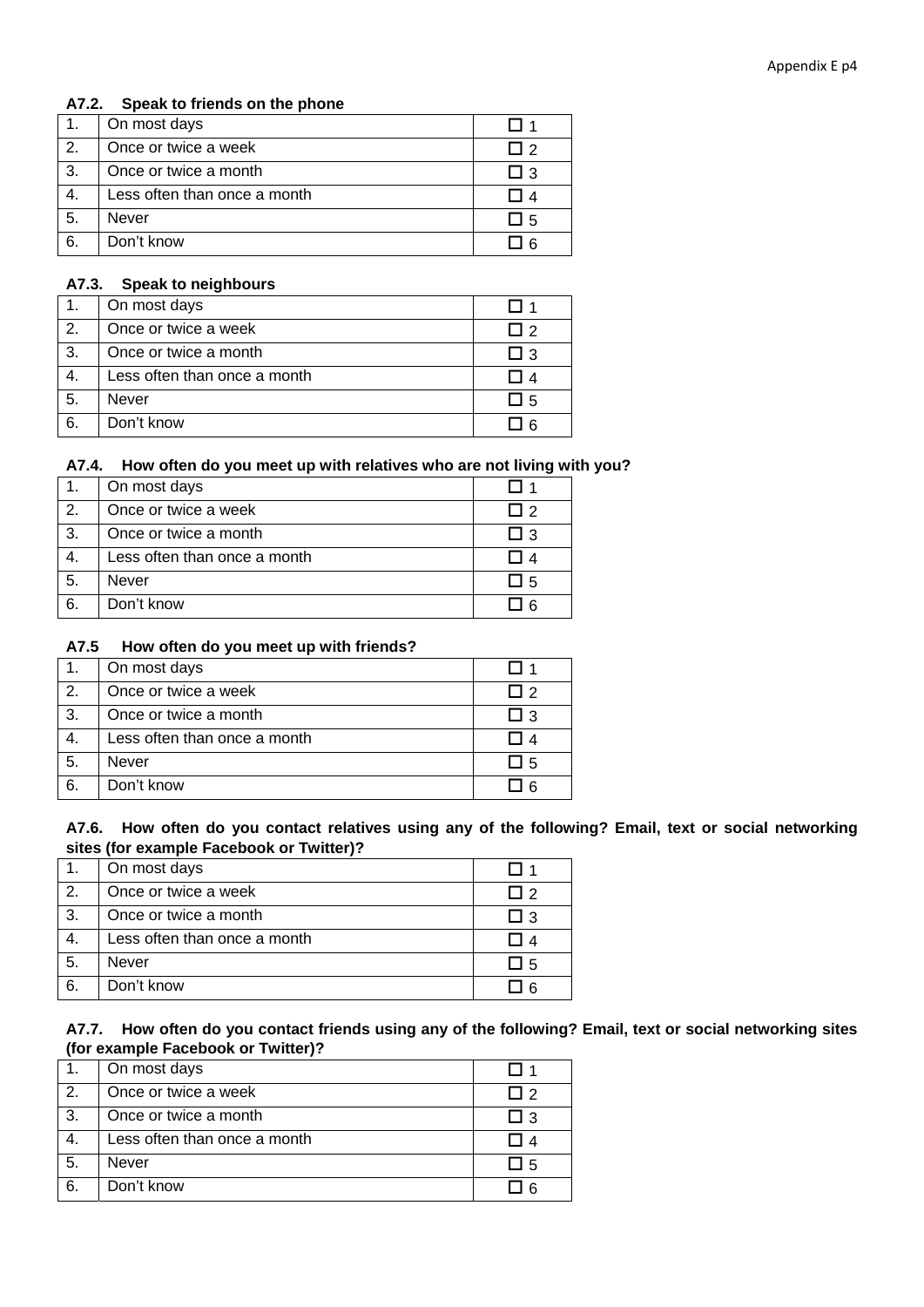Appendix E p5

### **A8. During the last 12 months have you given any unpaid help to any groups, clubs or organisations in any of these ways? SHOWCARD E**

| $\overline{1}$ . | Raising or handling money/taking part in sponsored events                    | $\square$ 1 |
|------------------|------------------------------------------------------------------------------|-------------|
| 2.               | Leading the group/member of a committee                                      | $\Box$ 2    |
| 3.               | Organising or helping to run an activity or event                            | $\Box$ 3    |
| 4.               | Visiting people                                                              | $\Box$ 4    |
| 5.               | Befriending or mentoring people                                              | $\Box$ 5    |
| 6.               | Giving advice/information/counselling                                        | $\square$ 6 |
| 7.               | Secretarial, admin or clerical work                                          | $\square$ 7 |
| 8.               | Providing transport/driving                                                  | $\Box$ 8    |
| 9.               | Representing                                                                 | $\Box$ 9    |
| 10.              | Campaigning                                                                  | $\Box$ 10   |
| 11.              | Other practical help (e.g. helping out at school, religious group, shopping) | $\Box$ 11   |
| 12.              |                                                                              | $\Box$ 12   |
| 13.              | None of the above                                                            | $\Box$ 13   |
| 14.              | Don't know                                                                   | $\Box$ 14   |

**A9.1. Do you ever exchange small favours with the people who live near you? I'm thinking about things like leaving a key to let in a repair man, feeding pets while you are away or picking up things from the shop for each other.** 

|    | $\Box$ Yes | ASK A9.2  |
|----|------------|-----------|
| 2. | $\Box$ No  | GO TO A10 |

**A9.2. IF YES: How many people do you exchange favours with? \_\_\_\_\_\_\_\_\_\_\_\_** 

**WRITE NUMBER IN THE BOX. IF 'NONE' WRITE IN '0', IF MORE THAN 98 WRITE IN '98'. IF 'DON'T KNOW', WRITE IN '99'.** 

**A10. Still thinking about your relatives, friends and neighbours outside your home, can you tell me around how many people could you ask for the following kinds of help? SHOWCARD F** 

### **READ OUT. SINGLE CODE ONLY FOR EACH.**

|              |                                                               | <b>None</b> | One<br>or two | <b>More</b><br>than<br>two | Would<br>not<br>ask | Don't<br>know |
|--------------|---------------------------------------------------------------|-------------|---------------|----------------------------|---------------------|---------------|
| A            | To go to the shop for messages/groceries if you are<br>unwell | □ 1         | $\Box$ 2      | $\Box$ 3                   | $\Box$ 4            | $\Box$ 5      |
| B            | To lend you money to see you through the next few<br>days     | □ 1         | $\Box$ 2      | $\Box$ 3                   | □ 4                 | $\square$ 5   |
| $\mathsf{C}$ | To give you advice and support in a crisis                    | ❏ 1         | $\Box$ 2      | $\Box$ 3                   | □ 4                 | $\square$ 5   |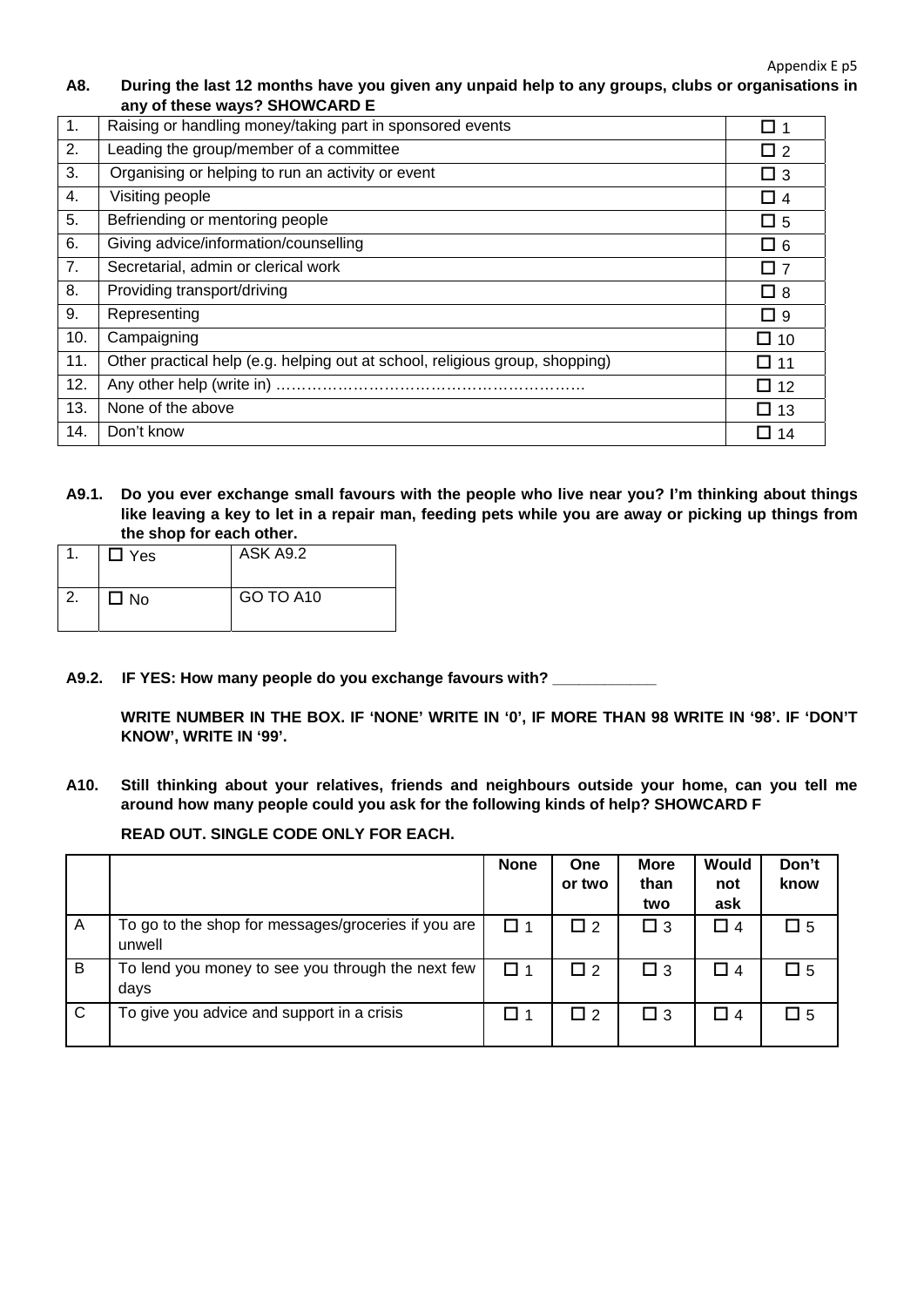### **A11. Another topic we are interested in is trust. Generally speaking, would you say that most people can be trusted, or that you can't be too careful in dealing with people? DO NOT PROMPT**

| Most people can be trusted                  |                |
|---------------------------------------------|----------------|
| Can't be too careful in dealing with people | $\overline{1}$ |
| It depends on people/circumstances          |                |
| Don't know                                  |                |

### **A12. Would you say that…**

| $\overline{1}$ . | most of the people in your neighbourhood can be trusted | II 1        |
|------------------|---------------------------------------------------------|-------------|
| $\overline{2}$ . | some can be trusted                                     | $\Box$ 2    |
| $\overline{3}$ . | a few can be trusted                                    | □ 3         |
| 4.               | or that no one can be trusted?                          | П 4         |
| 5.               | (DO NOT READ OUT) Just moved here                       | $\square$ 5 |
| 6.               | (DO NOT READ OUT) Don't know                            | l I 6       |

### **HAND COMPUTER TO RESPONDENT FOR SELF-COMPLETION. OFFER TO ADMINISTER THE QUESTIONNAIRE WHERE REQUIRED**.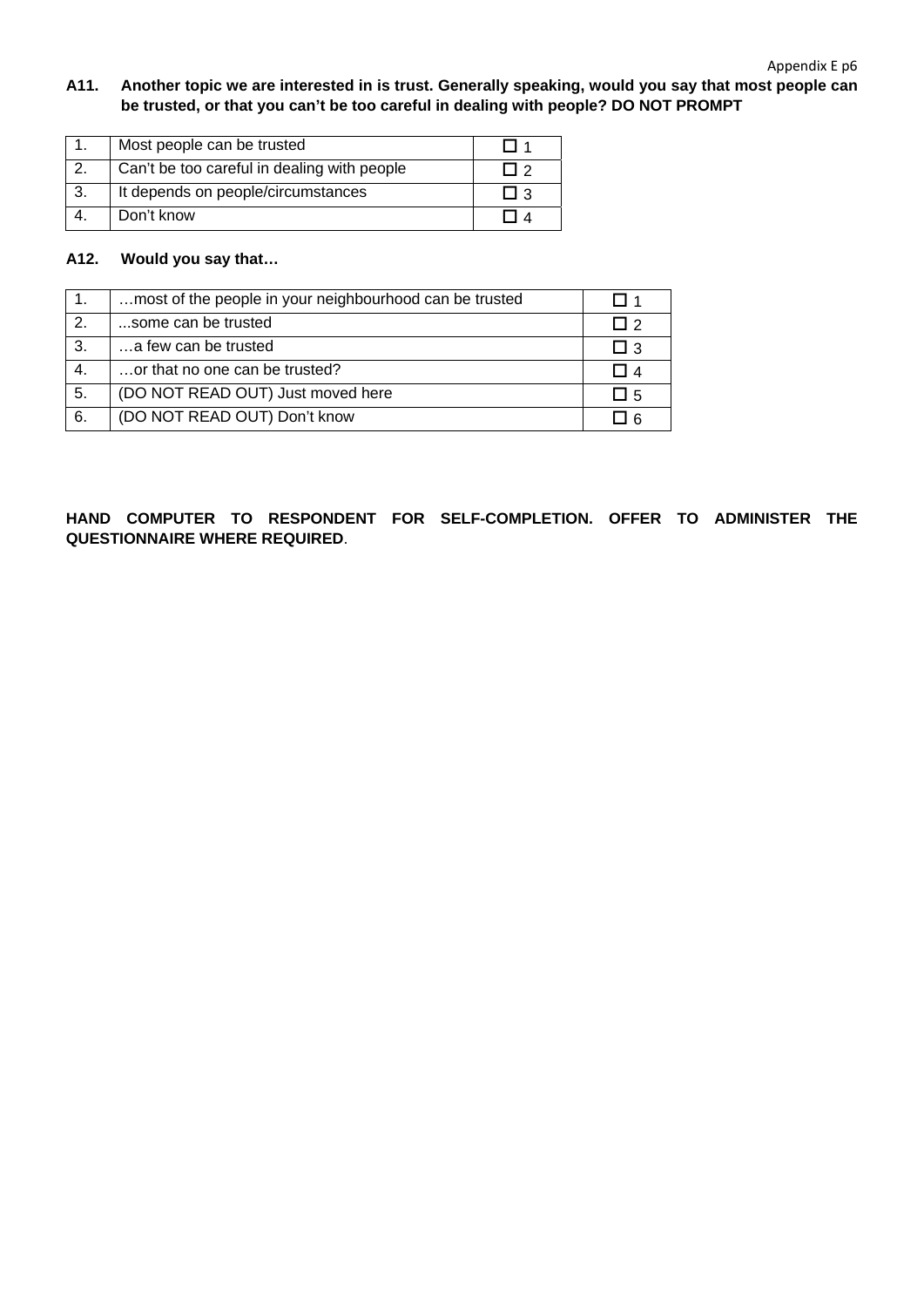**Please complete the next questions by following the instructions on the computer screen. There are no right or wrong answers. If you need help with any of the questions or if you make a mistake just let the interviewer know.** 

#### **SECTION B**

### **B1 To what extent do you agree or disagree with the following statements about the current UK government, the Scottish government, and your local city council?**

|                                                            | <b>Strongly</b> | Agree    | <b>Neither</b> | <b>Disagree</b> | <b>Strongly</b> | Don't       |
|------------------------------------------------------------|-----------------|----------|----------------|-----------------|-----------------|-------------|
|                                                            | agree           |          | agree          |                 | disagree        | know        |
|                                                            |                 |          | nor            |                 |                 |             |
|                                                            |                 |          | disagree       |                 |                 |             |
| I1a They are helping me through their policies and actions |                 |          |                |                 |                 |             |
| UK government<br>i)                                        | □ 1             | $\Box$ 2 | $\Box$ 3       | $\Box$ 4        | $\square$ 5     | $\square$ 6 |
| Scottish government<br>ii)                                 | □ 1             | $\Box$ 2 | $\Box$ 3       | $\Box$ 4        | $\Box$ 5        | $\square$ 6 |
| iii) City council                                          | □ 1             | $\Box$ 2 | $\Box$ 3       | $\Box$ 4        | $\square$ 5     | $\square$ 6 |
| I1b They are doing things to support my local community    |                 |          |                |                 |                 |             |
| UK government<br>i)                                        | □ 1             | $\Box$ 2 | $\Box$ 3       | $\Box$ 4        | $\Box$ 5        | $\square$ 6 |
| Scottish government<br>ii)                                 | □ 1             | $\Box$ 2 | $\Box$ 3       | $\Box$ 4        | $\square$ 5     | $\square$ 6 |
| City council<br>iii)                                       | $\Box$ 1        | $\Box$ 2 | $\square$ 3    | $\Box$ 4        | $\square$ 5     | $\square$ 6 |
| I1c They are undermining this city                         |                 |          |                |                 |                 |             |
| UK government<br>i)                                        | □ 1             | $\Box$ 2 | $\Box$ 3       | $\Box$ 4        | $\Box$ 5        | $\square$ 6 |
| Scottish government<br>ii)                                 | $\Box$ 1        | $\Box$ 2 | $\Box$ 3       | $\Box$ 4        | $\square$ 5     | $\square$ 6 |
| City council<br>iii)                                       | $\Box$ 1        | $\Box$ 2 | $\Box$ 3       | $\Box$ 4        | $\square$ 5     | $\square$ 6 |

### **B2 Now thinking about whether you feel you are able to influence political decisions and local affairs, please say whether you agree or disagree with the following statements?**

|    |                                                                | <b>Definitely</b> | <b>Tend to</b> | <b>Tend to</b> | <b>Definitely</b> | Don't       |
|----|----------------------------------------------------------------|-------------------|----------------|----------------|-------------------|-------------|
|    |                                                                | agree             | agree          | disagree       | disagree          | know        |
| 1. | am able to influence decisions affecting my<br>local area      | $\square$ 1       | $\Box$ 2       | $\Box$ 3       | $\Box$ 4          | $\square$ 5 |
| 2. | am able to influence decisions affecting my<br>city            | $\Box$ 1          | $\Box$ 2       | $\Box$ 3       | $\Box$ 4          | $\square$ 5 |
| 3. | am able to influence decisions affecting<br>Scotland           | □ 1               | $\Box$ 2       | $\Box$ 3       | $\Box$ 4          | □ 1         |
| 4. | am able to influence decisions affecting the<br>United Kingdom | $\square$ 1       | $\Box$ 2       | $\Box$ 3       | $\Box$ 4          | $\square$ 5 |

**B3 Please type your age in the box below.** 

### **AUTOMATIC ROUTING (Ask if 16 or older in 1990; otherwise go to SECTION C)**

### **The next few questions are about what it was like living in the 1980s.**

#### **B4 Where did you live for most of the 1980s? (Tick one box only)**

|     | In the city of Glasgow             | II 1    |                 |
|-----|------------------------------------|---------|-----------------|
| 2.  | In the city of Liverpool           | П 2     |                 |
| -3. | In the city of Manchester          | □ з     |                 |
| 4.  | Other place in UK (please specify) | I I 4   |                 |
| 5.  | Lived outside UK                   | $\Pi$ 5 | Go to Section C |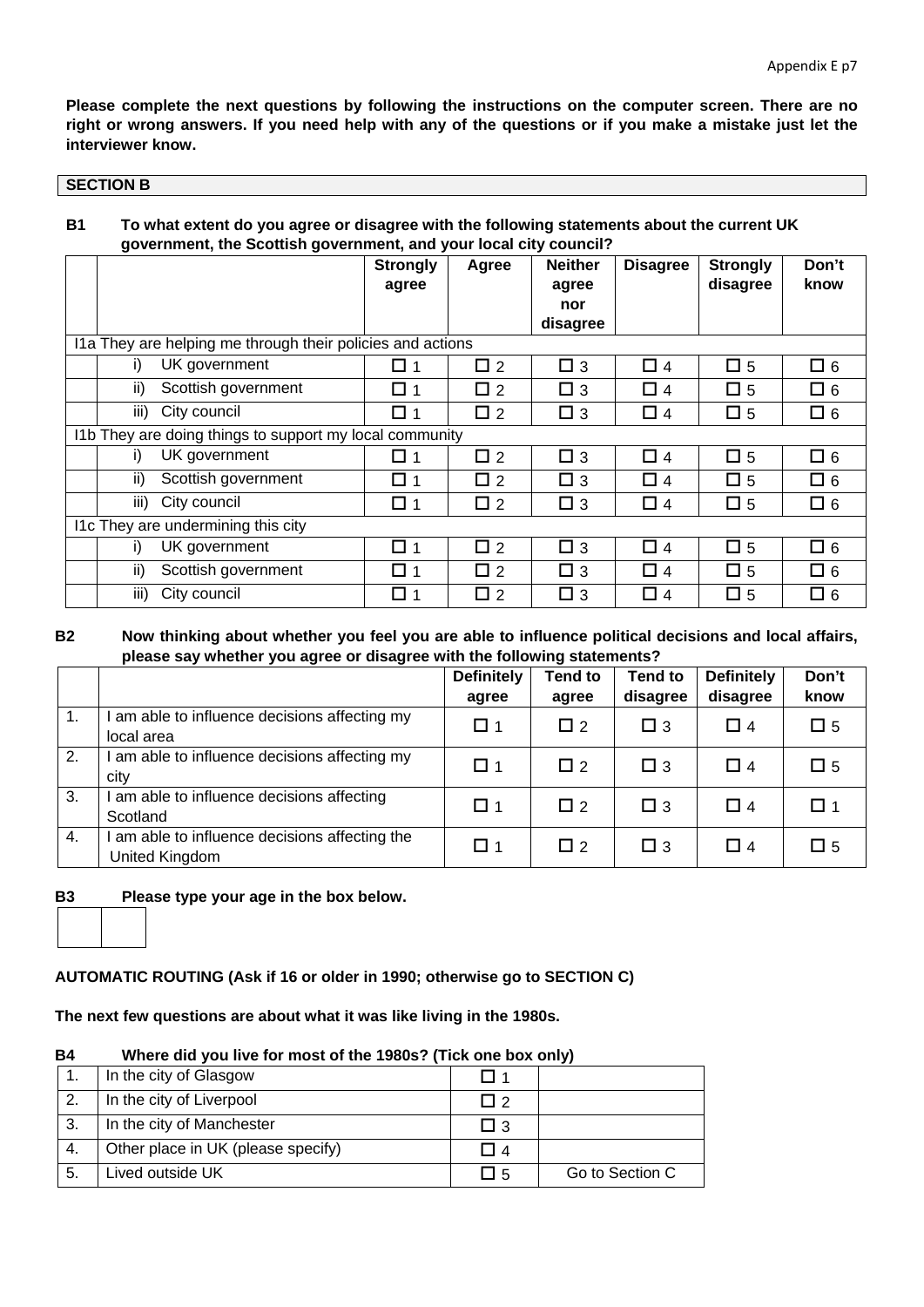### **B5 Thinking about the different circumstances you experienced during the 1980s, please tick all of the following that apply.**

| 1.  | Unemployed                                                                       |             |
|-----|----------------------------------------------------------------------------------|-------------|
| 2.  | On sickness benefits                                                             | □ 2         |
| 3.  | Looking after family members                                                     | □ 3         |
| 4.  | Worked in an industrial job                                                      | $\Box$ 4    |
| 5.  | Worked in the public sector (e.g. for the council or a<br>nationalised industry) | $\Box$ 5    |
| 6.  | Worked for a private company                                                     | □ 6         |
| 7.  | Was on a job creation scheme                                                     | $\Box$ 7    |
| 8.  | In and out of work                                                               | $\square$ 8 |
| 9.  | Was in education, training or an apprenticeship                                  | □ 9         |
| 10. |                                                                                  | 10          |

### **B6 Here are some things that people have said about living in the United Kingdom during the 1980s. Please say how far you agree or disagree with each statement?**

|    |                                                              | <b>Strongly</b> | Agree    | <b>Neither</b>        | <b>Disagree</b> | <b>Strongly</b> | Don't                  |
|----|--------------------------------------------------------------|-----------------|----------|-----------------------|-----------------|-----------------|------------------------|
|    |                                                              | agree           |          | agree nor<br>disagree |                 | disagree        | know/Can't<br>remember |
| 1. | I felt hard done by                                          | $\Box$ 1        | $\Box$ 2 | $\Box$ 3              | $\Box$ 4        | $\square$ 5     | $\square$ 6            |
| 2. | I was optimistic about the<br>future                         | $\Box$ 1        | $\Box$ 2 | $\square$ 3           | $\Box$ 4        | $\square$ 5     | $\square$ 6            |
| 3. | The area I lived in got worse                                | $\square$ 1     | $\Box$ 2 | $\Box$ 3              | $\Box$ 4        | $\square$ 5     | $\square$ 6            |
| 4. | I felt I could change things                                 | $\Box$ 1        | $\Box$ 2 | $\square$ 3           | $\Box$ 4        | $\square$ 5     | $\square$ 6            |
| 5. | I felt that the government did<br>not support people like me | $\Box$ 1        | $\Box$ 2 | $\Box$ 3              | $\Box$ 4        | $\square$ 5     | $\square$ 6            |
| 6. | I felt the government cared<br>about my local community      | $\Box$ 1        | $\Box$ 2 | $\Box$ 3              | $\Box$ 4        | $\square$ 5     | $\square$ 6            |
| 7. | The government were working<br>to make the country better    | $\Box$ 1        | $\Box$ 2 | $\Box$ 3              | $\Box$ 4        | $\square$ 5     | $\square$ 6            |
| 8. | The local council stood up for<br>the city's best interests  | $\Box$ 1        | $\Box$ 2 | $\Box$ 3              | $\Box$ 4        | $\square$ 5     | $\Box$ 6               |

### **B7 Still thinking about life in the 1980s, how much did you think that you could trust:**

|    |                         | A lot | A fair<br>amount | <b>Not</b><br>very<br>much | Not at all | Don't<br>know |
|----|-------------------------|-------|------------------|----------------------------|------------|---------------|
|    | Your local city council |       | $\mathsf{L}$     | $\square$ 3                | ப 4        | $\square$ 5   |
| 2. | Your local MP           | П 1   | Пэ               | $\Box$ 3                   | コ 4        | $\square$ 5   |
| 3. | The UK government       | l 14  | $\mathsf{L}$     | $\square$ 3                | $\Box$ 4   | $\square$ 5   |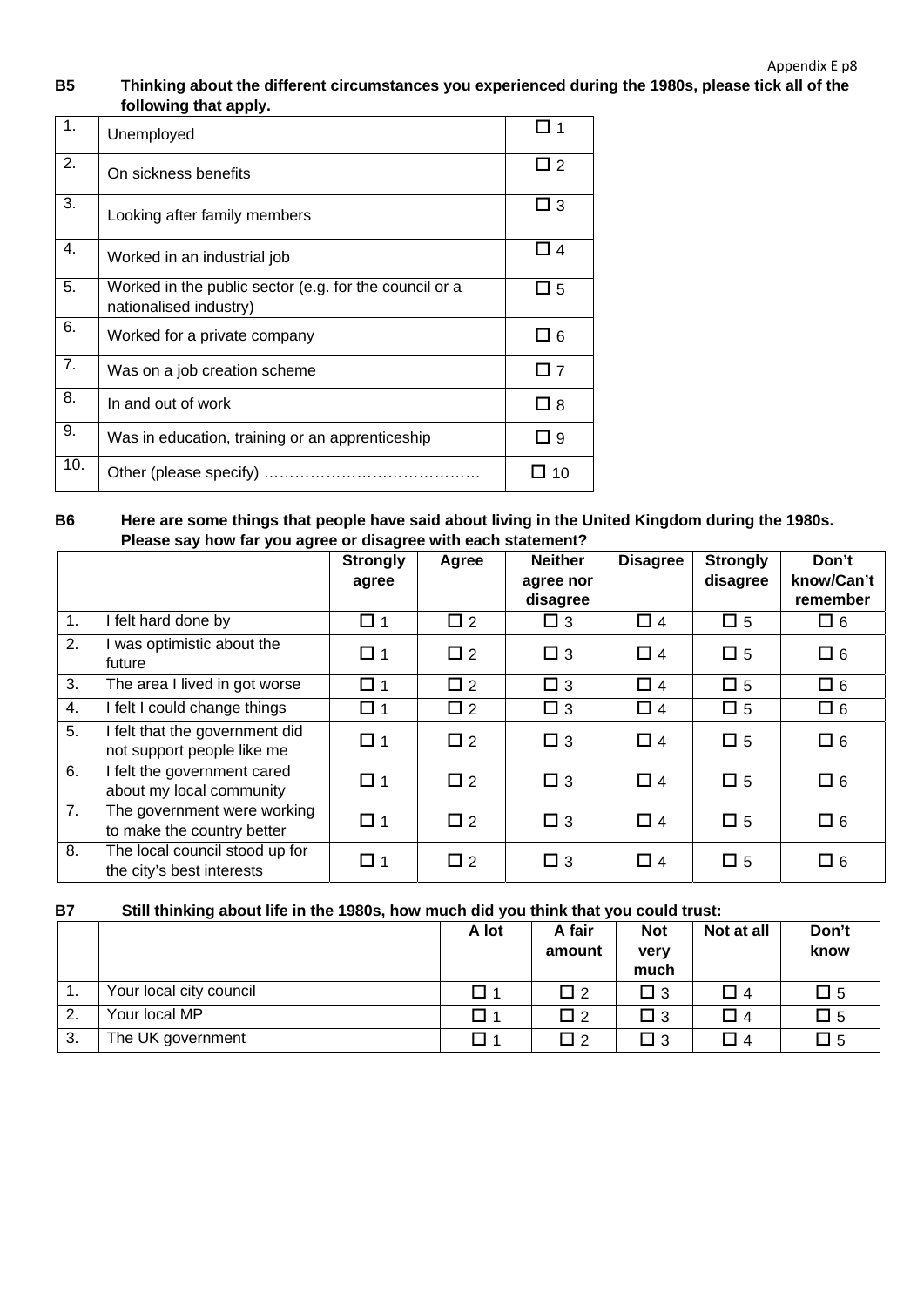### **B8 In the 1980s did you take part in any public demonstrations about government policies? Demonstrations could be public rallies, meetings, strike actions or other similar events.**

| . .      | Yes |                     | <b>ANSWER B9</b><br>AINO.             |
|----------|-----|---------------------|---------------------------------------|
| <u>.</u> | No  | $\overline{ }$<br>- | $\cap$<br>TION C<br>.<br>ںی<br>ັ<br>∼ |

**B9 How many demonstrations did you attend in the 1980s? Please give your best estimate of the number you attended if you can't remember exactly.** 



### **SECTION C**

### **C1 Are you…**

| л<br>. . | Male   |   | ANSWER C2                                 |
|----------|--------|---|-------------------------------------------|
| $\sim$   | Female | - | $\cap$ $\cap$ $\cap$ $\cap$<br>JU<br>U UJ |

### **C2 MALE RESPONDENTS**

Here we briefly describe some people. Please read each description and tick the box on each line that shows how much each person is or is not like you.

#### **How much like you is this person?**

|                  |                                                                                                                                                            | <b>Very</b><br>much<br>like me | Like<br>me  | Some-<br>what<br>like me | A little<br>like<br>me | <b>Not</b><br>like<br>me | <b>Not</b><br>like<br>me at<br>all |
|------------------|------------------------------------------------------------------------------------------------------------------------------------------------------------|--------------------------------|-------------|--------------------------|------------------------|--------------------------|------------------------------------|
| 1.               | Thinking up new ideas and being creative is<br>important to him. He likes to do things in his<br>own original way.                                         | $\Box$ 1                       | $\square$ 2 | $\square$ 3              | $\Box$ 4               | $\square$ 5              | $\Box$ 6                           |
| $\overline{2}$ . | It is important to him to be rich. He wants to<br>have a lot of money and expensive things.                                                                | $\Box$ 1                       | $\square$ 2 | $\Box$ 3                 | $\Box$ 4               | $\square$ 5              | $\Box$ 6                           |
| $\overline{3}$ . | He thinks it is important that every person in<br>the world should be treated equally. He<br>believes everyone should have equal<br>opportunities in life. | $\Box$ 1                       | $\square$ 2 | $\Box$ 3                 | $\Box$ 4               | $\Box$ 5                 | $\square$ 6                        |
| 4.               | It's important to him to show his abilities. He<br>wants people to admire what he does.                                                                    | $\Box$ 1                       | $\square$ 2 | $\square$ 3              | $\Box$ 4               | $\square$ 5              | $\square$ 6                        |
| 5.               | It is important to him to live in secure<br>surroundings. He avoids anything that might<br>endanger his safety.                                            | $\Box$ 1                       | $\square$ 2 | $\square$ 3              | $\Box$ 4               | $\square$ 5              | $\square$ 6                        |
| 6.               | He likes surprises and is always looking for<br>new things to do. He thinks it is important to do<br>lots of different things in life.                     | $\Box$ 1                       | $\square$ 2 | $\Box$ 3                 | $\Box$ 4               | $\square$ 5              | $\square$ 6                        |
| 7.               | He believes that people should do what they're<br>told. He thinks people should follow rules at all<br>times, even when no one is watching.                | $\Box$ 1                       | $\Box$ 2    | $\Box$ 3                 | $\Box$ 4               | $\square$ 5              | $\square$ 6                        |
| $\overline{8}$   | It is important to him to listen to people who<br>are different from him. Even when he<br>disagrees with them, he still wants to<br>understand them.       | $\Box$ 1                       | $\Box$ 2    | $\square$ 3              | $\Box$ 4               | $\Box$ 5                 | $\Box$ 6                           |
| 9.               | It is important to him to be humble and modest.<br>He tries not to draw attention to himself.                                                              | $\Box$ 1                       | $\square$ 2 | $\square$ 3              | $\Box$ 4               | $\square$ 5              | $\square$ 6                        |
| 10.              | Having a good time is important to him. He<br>likes to 'spoil' himself.                                                                                    | $\Box$ 1                       | $\square$ 2 | $\square$ 3              | $\Box$ 4               | $\square$ 5              | $\Box$ 6                           |
| 11.              | It is important to him to make his own                                                                                                                     | $\Box$ 1                       | $\square$ 2 | $\square$ 3              | $\Box$ 4               | $\square$ 5              | $\Box$ 6                           |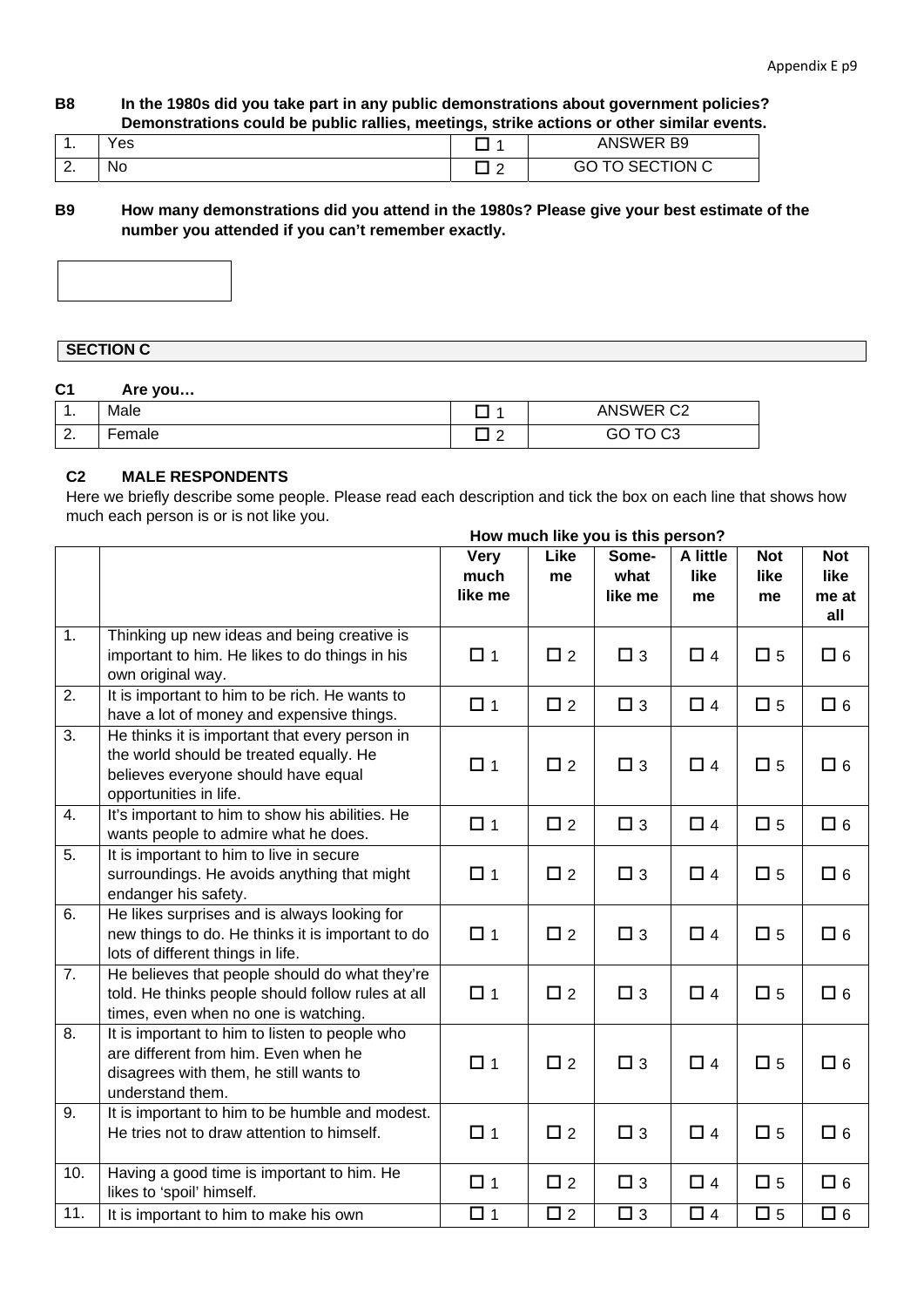|                   |                                                                                                                                                            |                                |             | Appendix E p10           |                        |                          |                                    |  |
|-------------------|------------------------------------------------------------------------------------------------------------------------------------------------------------|--------------------------------|-------------|--------------------------|------------------------|--------------------------|------------------------------------|--|
|                   |                                                                                                                                                            | <b>Very</b><br>much<br>like me | Like<br>me  | Some-<br>what<br>like me | A little<br>like<br>me | <b>Not</b><br>like<br>me | <b>Not</b><br>like<br>me at<br>all |  |
|                   | decisions about what he does. He likes to be<br>free and not depend on others.                                                                             |                                |             |                          |                        |                          |                                    |  |
| $\overline{12}$ . | It's very important to him to help the people<br>around him. He wants to care for their<br>wellbeing.                                                      | $\Box$ 1                       | $\Box$ 2    | $\Box$ 3                 | $\Box$ 4               | $\square$ 5              | $\square$ 6                        |  |
| $\overline{13}$ . | Being very successful is important to him. He<br>hopes people will recognise his achievements.                                                             | $\Box$ 1                       | $\square$ 2 | $\square$ 3              | $\Box$ 4               | $\square$ 5              | $\Box$ 6                           |  |
| 14.               | It is important to him that the government<br>ensures his safety against all threats. He<br>wants the state to be strong so it can defend<br>its citizens. | $\Box$ 1                       | $\square$ 2 | $\square$ 3              | $\Box$ 4               | $\square$ 5              | $\square$ 6                        |  |
| 15.               | He looks for adventures and likes to take risks.<br>He wants to have an exciting life.                                                                     | $\Box$ 1                       | $\square$ 2 | $\Box$ 3                 | $\Box$ 4               | $\square$ 5              | $\square$ 6                        |  |
| 16.               | It is important to him always to behave<br>properly. He wants to avoid doing anything<br>people would say is wrong.                                        | $\Box$ 1                       | $\square$ 2 | $\square$ 3              | $\Box$ 4               | $\square$ 5              | $\square$ 6                        |  |
| 17.               | It is important to him to get respect from<br>others. He wants people to do what he says.                                                                  | $\Box$ 1                       | $\square$ 2 | $\Box$ 3                 | $\Box$ 4               | $\square$ 5              | $\Box$ 6                           |  |
| 18.               | It is important to him to be loyal to his friends.<br>He wants to devote himself to people close to<br>him.                                                | $\Box$ 1                       | $\square$ 2 | $\Box$ 3                 | $\Box$ 4               | $\square$ 5              | $\square$ 6                        |  |
| 19.               | He strongly believes that people should care<br>for nature. Looking after the environment is<br>important to him.                                          | $\Box$ 1                       | $\Box$ 2    | $\Box$ 3                 | $\Box$ 4               | $\square$ 5              | $\square$ 6                        |  |
| 20.               | Tradition is important to him. He tries to follow<br>the customs handed down by his religion or his<br>family.                                             | $\Box$ 1                       | $\square$ 2 | $\square$ 3              | $\Box$ 4               | $\square$ 5              | $\square$ 6                        |  |
| $\overline{21}$   | He seeks every chance he can to have fun. It<br>is important to him to do things that give him<br>pleasure.                                                | $\Box$ 1                       | $\square$ 2 | $\square$ 3              | $\Box$ 4               | $\square$ 5              | $\square$ 6                        |  |
| 22.               | He believes that people are judged on the<br>possessions they own.                                                                                         | $\Box$ 1                       | $\square$ 2 | $\square$ 3              | $\Box$ 4               | $\square$ 5              | $\Box$ 6                           |  |
| 23.               | He believes that it's every one for themself.                                                                                                              | $\Box$ 1                       | $\Box$ 2    | $\square$ 3              | $\Box$ 4               | $\square$ 5              | $\Box$ 6                           |  |

### **MALES GO TO SECTION D**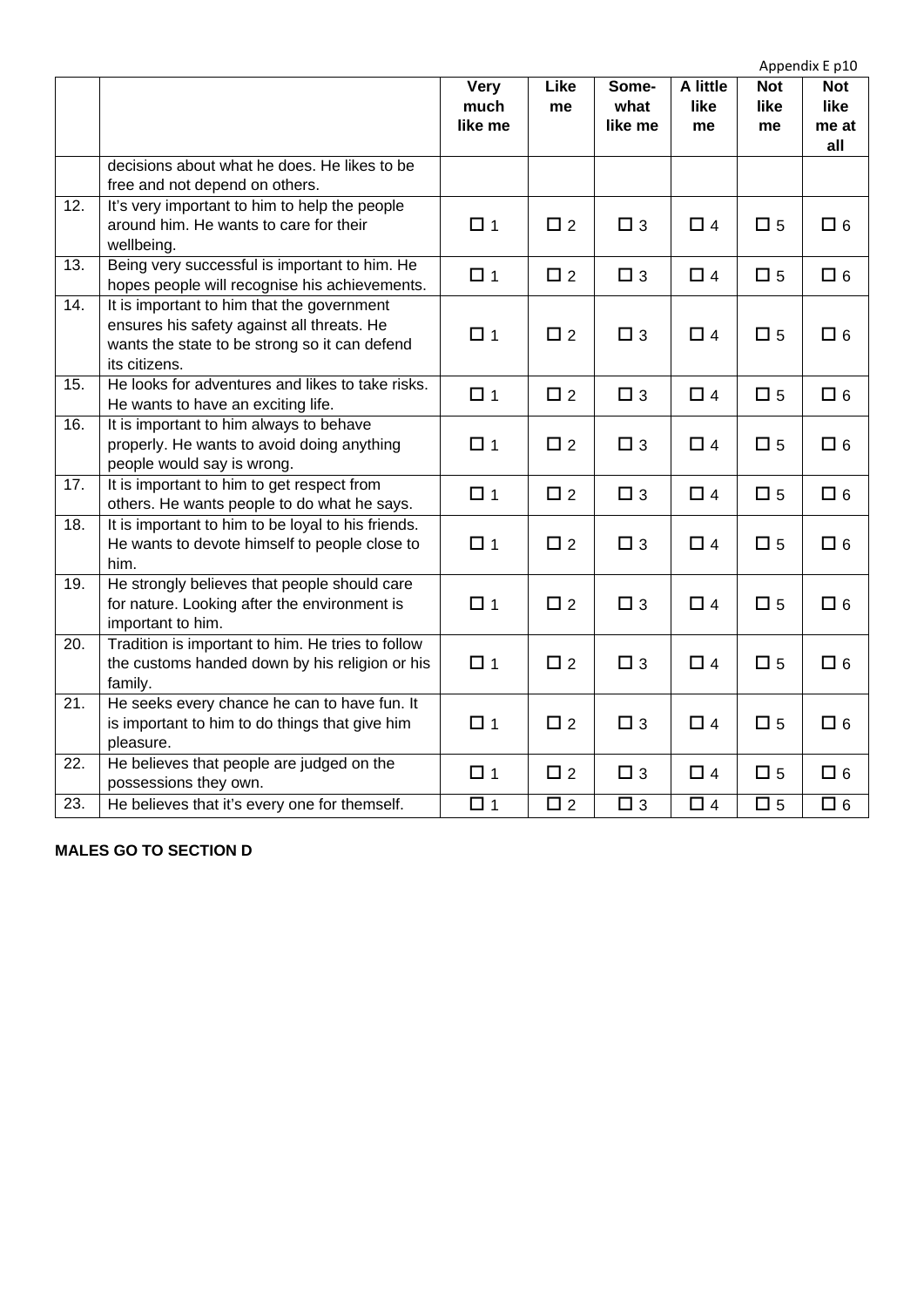### **C3 FEMALE RESPONDENTS**

**Here we briefly describe some people. Please read each description and tick the box on each line that shows how much each person is or is not like you.** 

|                  |                                                                                                                                                              | How much like you is this person? |             |                          |                        |                       |                          |
|------------------|--------------------------------------------------------------------------------------------------------------------------------------------------------------|-----------------------------------|-------------|--------------------------|------------------------|-----------------------|--------------------------|
|                  |                                                                                                                                                              | <b>Very</b><br>much<br>like me    | Like<br>me  | Some-<br>what<br>like me | A little<br>like<br>me | <b>Not like</b><br>me | Not like<br>me at<br>all |
| 1.               | Thinking up new ideas and being creative is<br>important to her. She likes to do things in her<br>own original way.                                          | $\Box$ 1                          | $\square$ 2 | $\square$ 3              | $\Box$ 4               | $\square$ 5           | $\square$ 6              |
| 2.               | It is important to her to be rich. She wants to<br>have a lot of money and expensive things.                                                                 | $\Box$ 1                          | $\square$ 2 | $\square$ 3              | $\Box$ 4               | $\square$ 5           | $\Box$ 6                 |
| $\overline{3}$ . | She thinks it is important that every person in<br>the world should be treated equally. She<br>believes everyone should have equal<br>opportunities in life. | $\Box$ 1                          | $\square$ 2 | $\square$ 3              | $\Box$ 4               | $\square$ 5           | $\square$ 6              |
| 4.               | It's important to her to show her abilities. She<br>wants people to admire what she does.                                                                    | $\Box$ 1                          | $\square$ 2 | $\square$ 3              | $\Box$ 4               | $\square$ 5           | $\square$ 6              |
| 5.               | It's important to her to live in secure<br>surroundings. She avoids anything that might<br>endanger her safety.                                              | $\Box$ 1                          | $\Box$ 2    | $\square$ 3              | $\Box$ 4               | $\square$ 5           | $\square$ 6              |
| 6.               | She likes surprises and is always looking for<br>new things to do. She thinks it is important to<br>do lots of different things in life.                     | $\Box$ 1                          | $\square$ 2 | $\square$ 3              | $\Box$ 4               | $\square$ 5           | $\square$ 6              |
| 7.               | She believes that people should do what<br>they're told. She thinks people should follow<br>rules at all times, even when no one is<br>watching.             | $\Box$ 1                          | $\square$ 2 | $\square$ 3              | $\Box$ 4               | $\square$ 5           | $\square$ 6              |
| 8.               | It is important to her to listen to people who are<br>different from her. Even when she disagrees<br>with them, she still wants to understand them.          | $\Box$ 1                          | $\Box$ 2    | $\square$ 3              | $\Box$ 4               | $\square$ 5           | $\square$ 6              |
| 9.               | It is important to be humble and modest. She<br>tries not to draw attention to herself.                                                                      | $\Box$ 1                          | $\Box$ 2    | $\square$ 3              | $\Box$ 4               | $\square$ 5           | $\square$ 6              |
| 10.              | Having a good time is important to her. She<br>likes to 'spoil' herself.                                                                                     | $\Box$ 1                          | $\square$ 2 | $\square$ 3              | $\Box$ 4               | $\square$ 5           | $\square$ 6              |
| 11.              | It is important to her to make her own<br>decisions about what she does. She likes to be<br>free and not depend on others.                                   | $\Box$ 1                          | $\Box$ 2    | $\Box$ 3                 | $\Box$ 4               | $\square$ 5           | $\square$ 6              |
| 12.              | It's very important to her to help the people<br>around her. She wants to care for their<br>wellbeing.                                                       | □ 1                               | $\Box$ 2    | $\Box$ 3                 | $\Box$ 4               | $\square$ 5           | $\square$ 6              |
| 13.              | Being very successful is important to her. She<br>hopes people will recognise her achievements.                                                              | $\Box$ 1                          | $\Box$ 2    | $\Box$ 3                 | $\Box$ 4               | $\square$ 5           | $\square$ 6              |
| 14.              | It is important to her that the government<br>ensures her safety against all threats. She<br>wants the state to be strong so it can defend<br>its citizens.  | $\Box$ 1                          | $\Box$ 2    | $\Box$ 3                 | $\Box$ 4               | $\square$ 5           | $\square$ 6              |
| 15.              | She looks for adventures and likes to take<br>risks. She wants to have an exciting life.                                                                     | $\Box$ 1                          | $\Box$ 2    | $\Box$ 3                 | $\Box$ 4               | $\square$ 5           | $\square$ 6              |
| 16.              | It is important to her always to behave<br>properly. She wants to avoid doing anything<br>people would say is wrong.                                         | $\Box$ 1                          | $\square$ 2 | $\Box$ 3                 | $\Box$ 4               | $\square$ 5           | $\square$ 6              |
| 17.              | It is important to her to get respect from others.                                                                                                           | $\Box$ 1                          | $\square$ 2 | $\Box$ 3                 | $\Box$ 4               | $\square$ 5           | $\square$ 6              |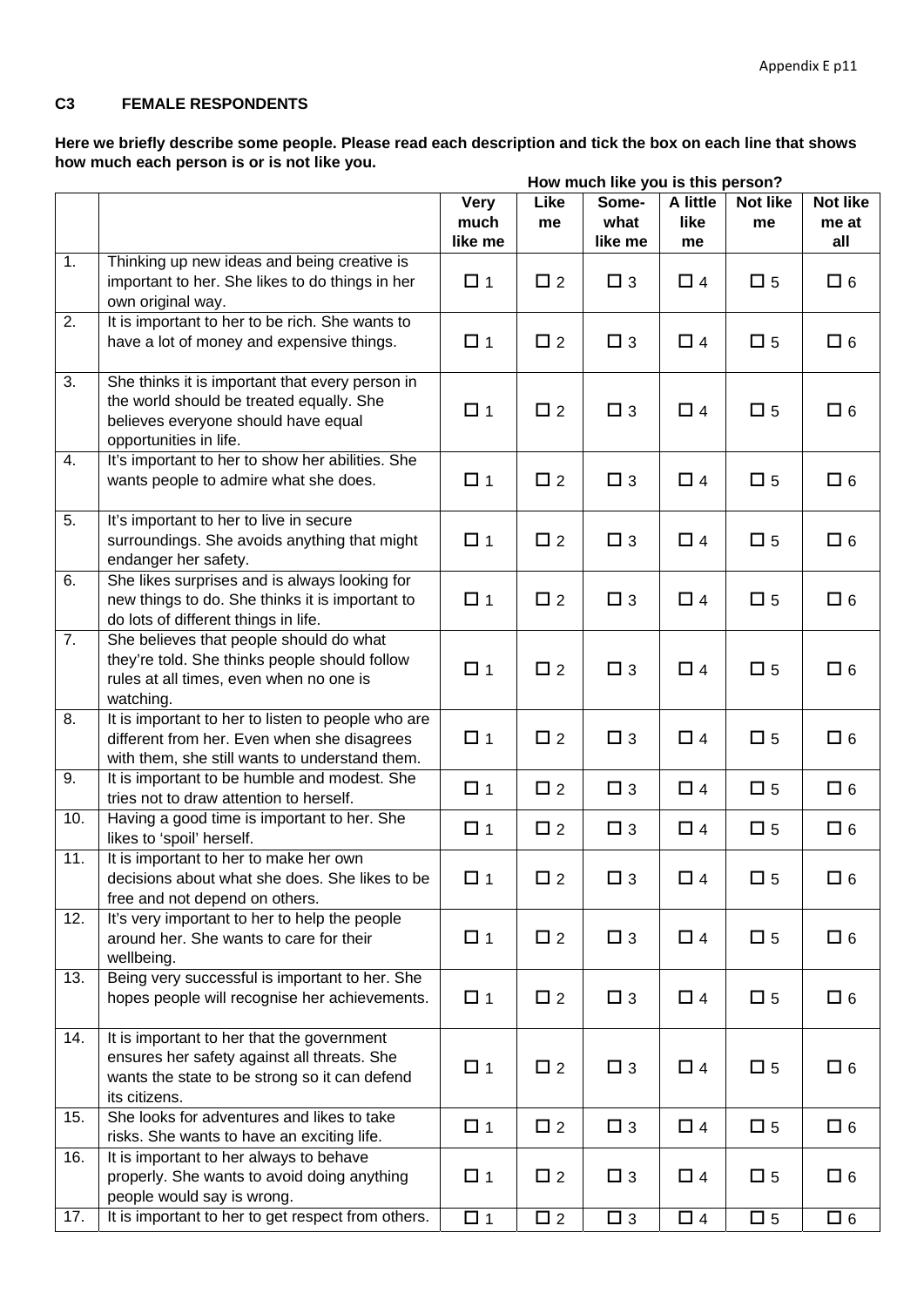|     |                                                                                                                    |                                |            |                          |                        |                | Appendix E p12           |
|-----|--------------------------------------------------------------------------------------------------------------------|--------------------------------|------------|--------------------------|------------------------|----------------|--------------------------|
|     |                                                                                                                    | <b>Very</b><br>much<br>like me | Like<br>me | Some-<br>what<br>like me | A little<br>like<br>me | Not like<br>me | Not like<br>me at<br>all |
|     | She wants people to do what she says.                                                                              |                                |            |                          |                        |                |                          |
| 18. | It is important to her to be loyal to her friends.<br>She wants to devote herself to people close to<br>her.       | $\Box$ 1                       | $\Box$ 2   | $\Box$ 3                 | $\Box$ 4               | $\square$ 5    | $\Box$ 6                 |
| 19. | She strongly believes that people should care<br>for nature. Looking after the environment is<br>important to her. | $\Box$ 1                       | $\Box$ 2   | $\Box$ 3                 | $\Box$ 4               | $\square$ 5    | $\square$ 6              |
| 20. | Tradition is important to her. She tries to follow<br>the customs handed down by her religion or<br>her family.    | □ 1                            | $\Box$ 2   | $\Box$ 3                 | $\Box$ 4               | $\square$ 5    | $\Box$ 6                 |
| 21. | She seeks every chance she can to have fun.<br>It is important to her to do things that give her<br>pleasure.      | $\Box$ 1                       | $\Box$ 2   | $\Box$ 3                 | $\Box$ 4               | $\square$ 5    | $\Box$ 6                 |
| 22. | She believes that people are judged on the<br>possessions they own.                                                | $\Box$ 1                       | $\Box$ 2   | $\Box$ 3                 | $\Box$ 4               | $\square$ 5    | $\square$ 6              |
| 23. | She believes that it's every one for themself.                                                                     | $\Box$ 1                       | $\Box$ 2   | $\Box$ 3                 | $\Box$ 4               | $\square$ 5    | $\square$ 6              |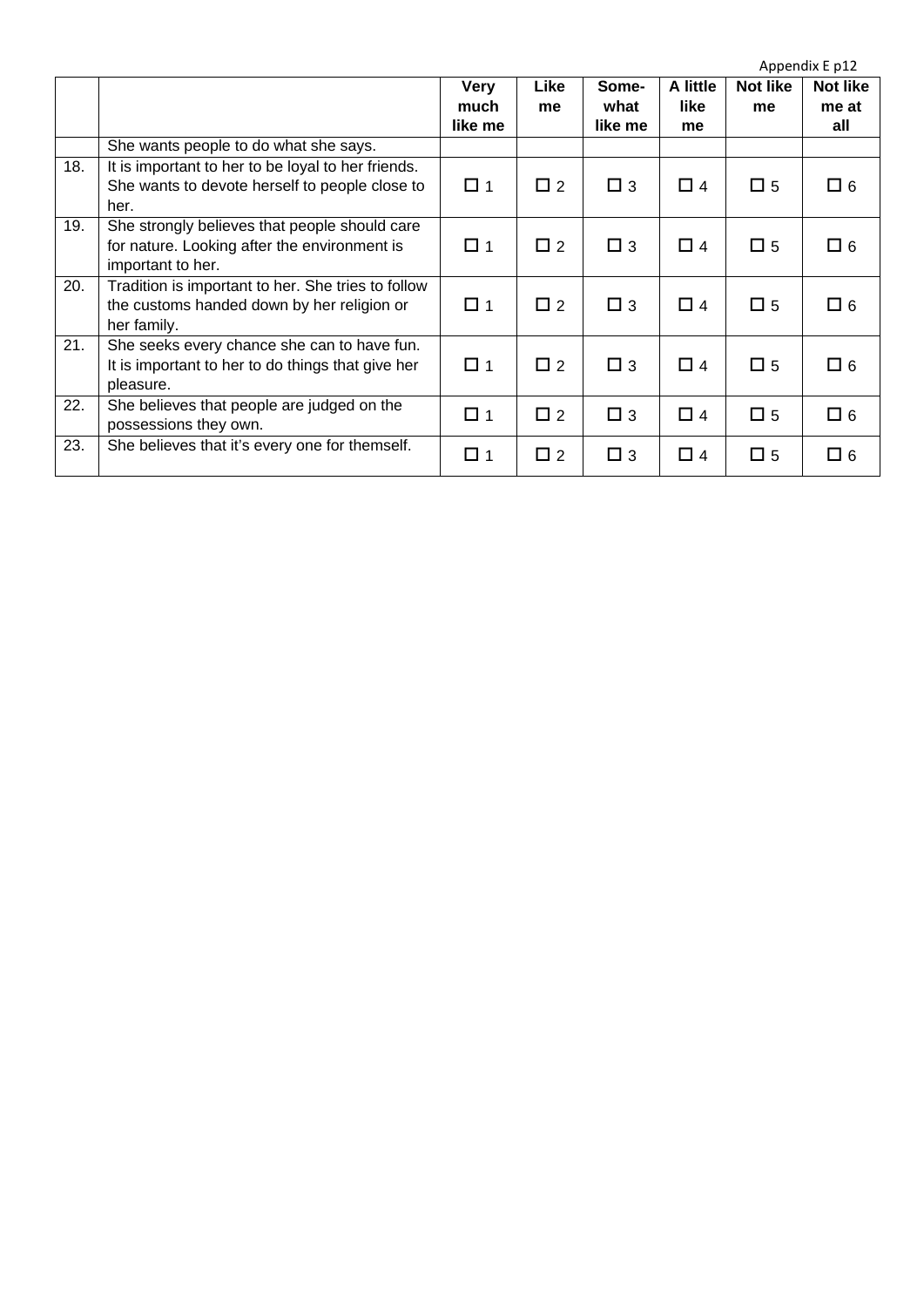### **SECTION D**

#### **Imagine the following:**

**You will experience a spell of ill-health in which you will suffer from muscle and joint pain, headaches and unrefreshing sleep. You will also have impaired concentration severe enough to cause you problems with performing your usual activities (e.g. study, housework, family or leisure activities).** 

**Now imagine that you have a choice between two situations – these choices are different depending on when this illness starts and how long it lasts for. There are no right or wrong answers.** 

#### **Question 1**

| A <sub>1</sub> | Which option is least bad?                  |           |
|----------------|---------------------------------------------|-----------|
|                | You are ill for 20 days starting today      | GO TO 2A1 |
|                | You are ill for 26 days in five years' time | GO TO 2A2 |

#### **Question 2**

#### **2A1 Which option is least bad?**

| You are ill for 20 days starting today      | GO TO 3A1 |
|---------------------------------------------|-----------|
| You are ill for 20 days in five years' time | GO TO 3A2 |

#### **2A2 Which option is least bad?**

| You are ill for 20 days starting today      | GO TO 3A3 |
|---------------------------------------------|-----------|
| You are ill for 36 days in five years' time | GO TO 3A4 |

#### **Question 3**

#### **3A1 Which option is least bad?**

| You are ill for 20 days starting today      | GO TO 4A1 |
|---------------------------------------------|-----------|
| You are ill for 16 days in five years' time | GO TO 4A2 |

#### **3A2 Which option is least bad?**

| You are ill for 20 days starting today      | GO TO 4A3 |
|---------------------------------------------|-----------|
| You are ill for 23 days in five years' time | GO TO 4A4 |

#### **3A3 Which option is least bad?**

| You are ill for 20 days starting today      | GO TO 4A5 |
|---------------------------------------------|-----------|
| You are ill for 31 days in five years' time | GO TO 4A6 |

#### **3A4 Which option is least bad?**

| You are ill for 20 days starting today      | GO TO 4A7 |
|---------------------------------------------|-----------|
| You are ill for 42 days in five years' time | GO TO 4A8 |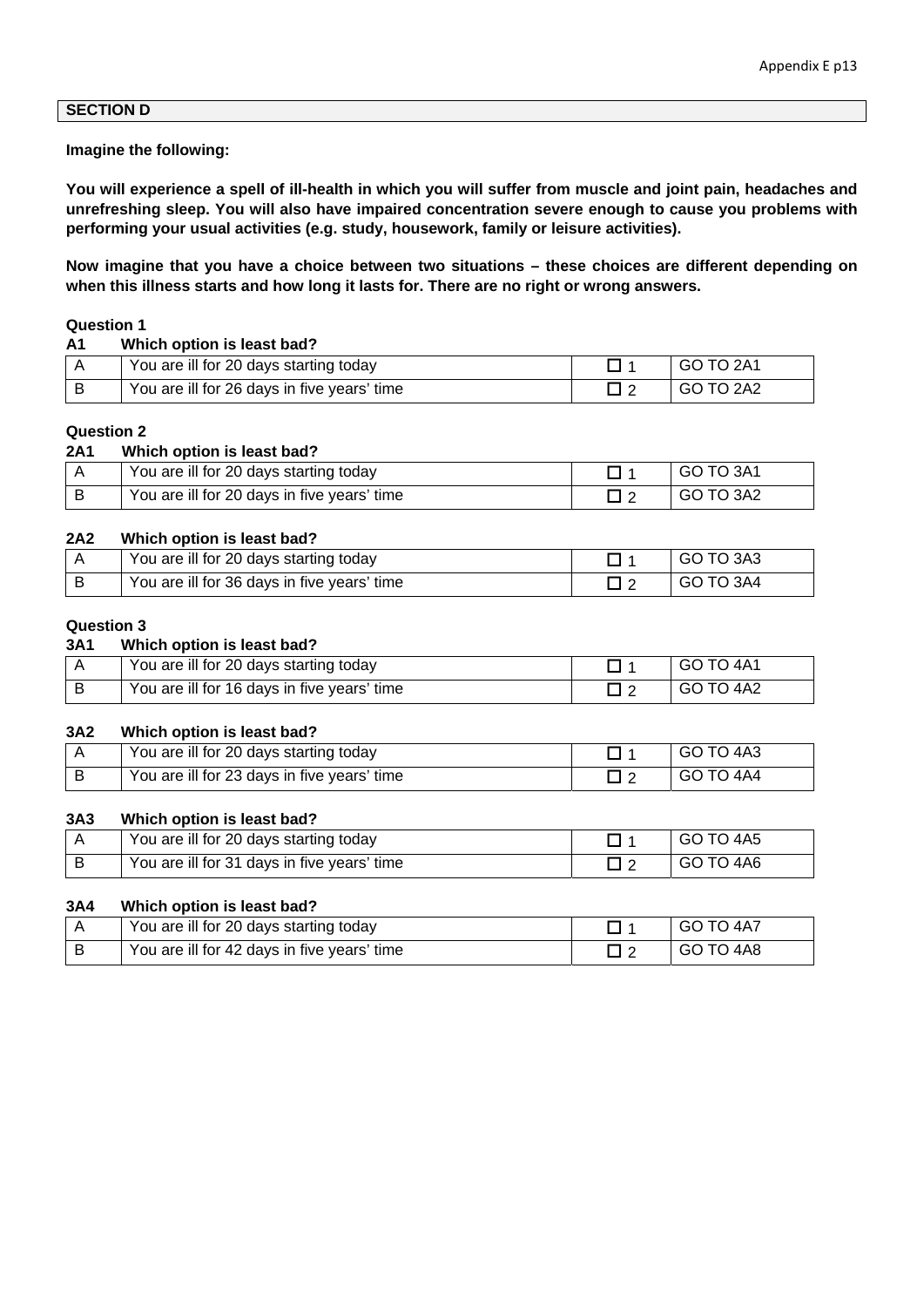### **Question 4**

| 4A1 | Which option is least bad?                  |           |
|-----|---------------------------------------------|-----------|
|     | You are ill for 20 days starting today      | GO TO 1B  |
|     | You are ill for 15 days in five years' time | GO TO 5A1 |

#### **4A2 Which option is least bad?**

| You are ill for 20 days starting today      | GO TO 1B |
|---------------------------------------------|----------|
| You are ill for 18 days in five years' time | GO TO 1B |

#### **4A3 Which option is least bad?**

| You are ill for 20 days starting today      | GO TO 1B |
|---------------------------------------------|----------|
| You are ill for 21 days in five years' time | GO TO 1B |

#### **4A4 Which option is least bad?**

| You are ill for 20 days starting today      | GO TO 1B |
|---------------------------------------------|----------|
| You are ill for 25 days in five years' time | GO TO 1B |

#### **4A5 Which option is least bad?**

| You are ill for 20 days starting today      | GO TO 1B |
|---------------------------------------------|----------|
| You are ill for 29 days in five years' time | GO TO 1B |

### **4A6 Which option is least bad?**

| You are ill for 20 days starting today      | GO TO 1B |
|---------------------------------------------|----------|
| You are ill for 34 days in five years' time | GO TO 1B |

#### **4A7 Which option is least bad?**

| You are ill for 20 days starting today      | GO TO 1B |
|---------------------------------------------|----------|
| You are ill for 39 days in five years' time | GO TO 1B |

#### **4A8 Which option is least bad?**

| You are ill for 20 days starting today      | GO TO 1B  |
|---------------------------------------------|-----------|
| You are ill for 45 days in five years' time | GO TO 5A2 |

#### **Question 5 5A1 Which option is least bad?**

| <b>DAT</b> | vinich option is least bad?                 |          |
|------------|---------------------------------------------|----------|
|            | You are ill for 20 days starting today      | GO TO 1B |
|            | You are ill for 13 days in five years' time | GO TO 1B |

#### **5A2 Which option is least bad?**

| You are ill for 20 days starting today      | GO TO 1B |
|---------------------------------------------|----------|
| You are ill for 49 days in five years' time | GO TO 1B |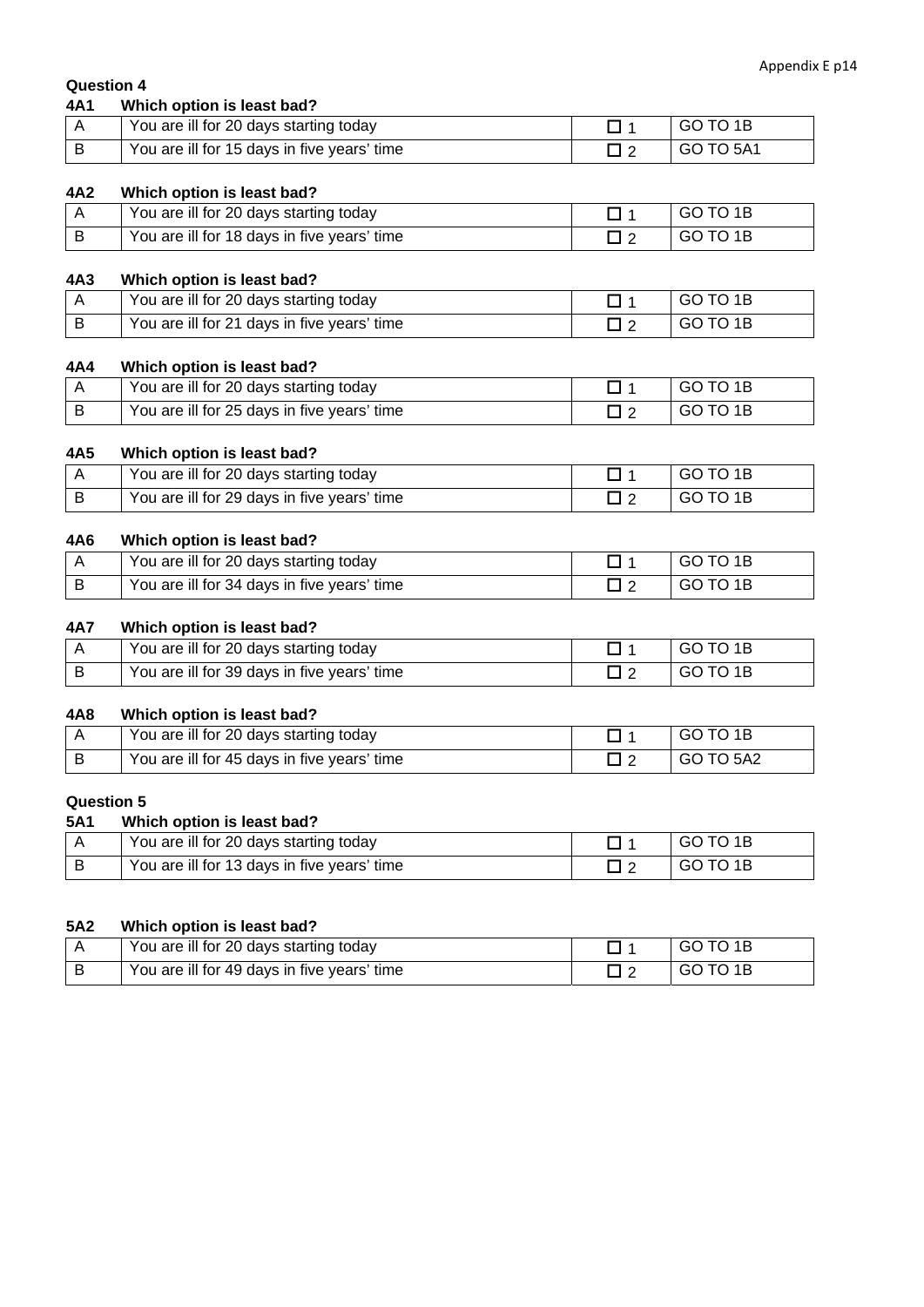### **Question 1B**

#### **This time the ill health occurs in two years' time in option A and in seven years' time in option B.**

| 1B | Which option is least bad?                          |           |
|----|-----------------------------------------------------|-----------|
|    | You are ill for 20 days starting in two years' time | GO TO 2B1 |
|    | You are ill for 26 days in seven years' time        | GO TO 2B2 |

### **Question 2B**

| 2B1 | Which option is least bad?                   |           |
|-----|----------------------------------------------|-----------|
|     | You are ill for 20 days in two years' time   | GO TO 3B1 |
|     | You are ill for 20 days in seven years' time | GO TO 3B2 |

#### **2B2 Which option is least bad?**

| You are ill for 20 days in two years' time   | GO TO 3B3 |
|----------------------------------------------|-----------|
| You are ill for 36 days in seven years' time | GO TO 3B4 |

### **Question 3B**

| 3B1 | Which option is least bad?                   |           |
|-----|----------------------------------------------|-----------|
|     | You are ill for 20 days in two years' time   | GO TO 4B1 |
|     | You are ill for 16 days in seven years' time | GO TO 4B2 |

#### **3B2 Which option is least bad?**

| You are ill for 20 days in two years' time   | <b>GO TO 4B3</b> |
|----------------------------------------------|------------------|
| You are ill for 23 days in seven years' time | GO TO 4B4        |

### **3B3 Which option is least bad?**

| You are ill for 20 days in two years' time   | GO TO 4B5 |
|----------------------------------------------|-----------|
| You are ill for 31 days in seven years' time | GO TO 4B6 |

#### **3B4 Which option is least bad?**

| You are ill for 20 days in two years' time   | GO TO 4B7        |
|----------------------------------------------|------------------|
| You are ill for 42 days in seven years' time | <b>GO TO 4B8</b> |

### **Question 4B**

### **4B1 Which option is least bad?**

| You are ill for 20 days in two years' time   | GO TO 1C    |
|----------------------------------------------|-------------|
| You are ill for 15 days in seven years' time | I GO TO 5B1 |

#### **4B2 Which option is least bad?**

| You are ill for 20 days starting in two years' time | 'GO TO 1C |
|-----------------------------------------------------|-----------|
| You are ill for 18 days in seven years' time        | GO TO 1C  |

#### **4B3 Which option is least bad?**

| You are ill for 20 days in two years' time   | GO TO 1C |
|----------------------------------------------|----------|
| You are ill for 21 days in seven years' time | GO TO 1C |

### **4B4 Which option is least bad?**

| You are ill for 20 days in two years' time   | GO TO 1C |
|----------------------------------------------|----------|
| You are ill for 25 days in seven years' time | GO TO 1C |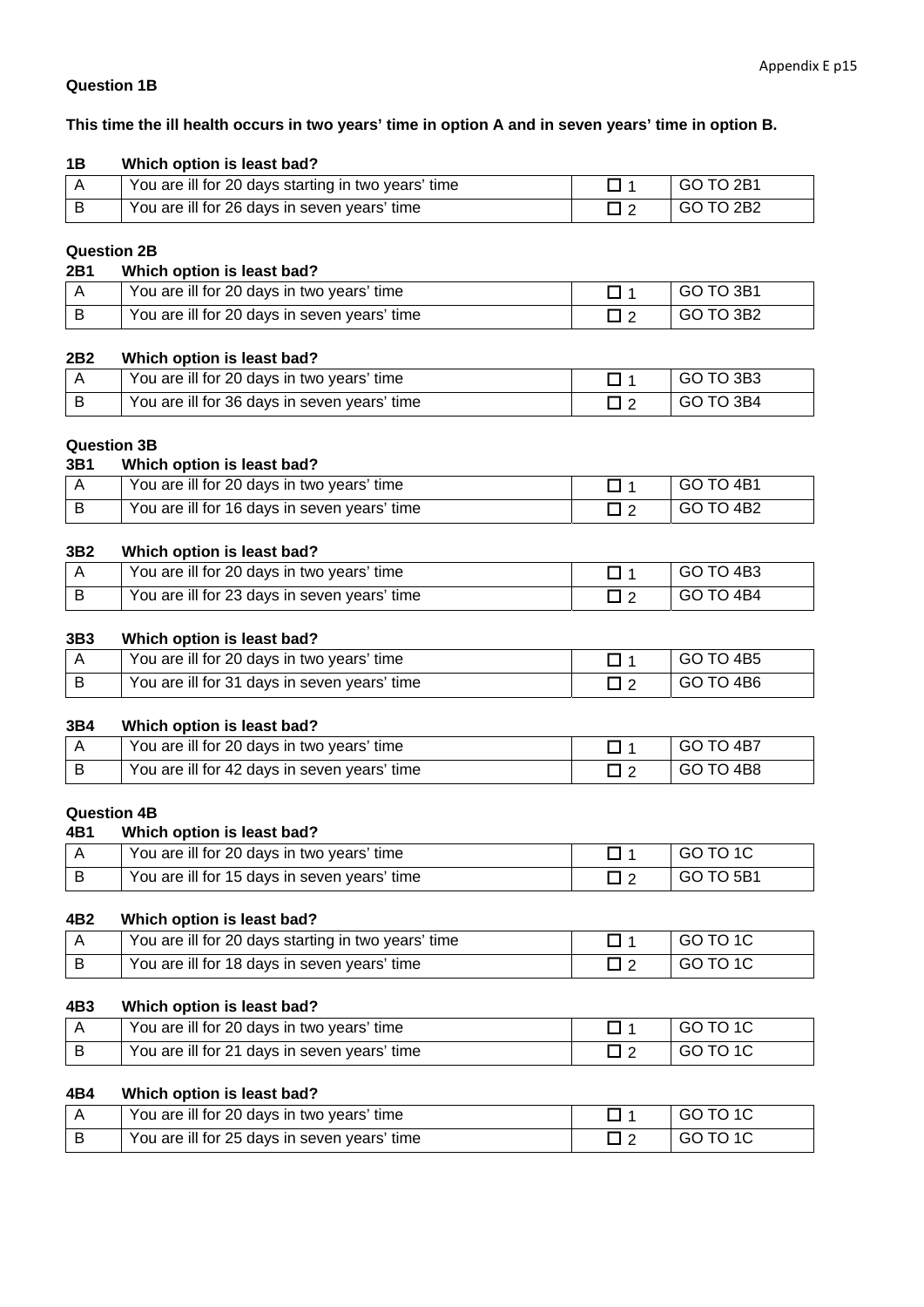#### **4B5 Which option is least bad?**

| You are ill for 20 days in two years' time   | I GO TO 1C |
|----------------------------------------------|------------|
| You are ill for 29 days in seven years' time | I GO TO 1C |

#### **4B6 Which option is least bad?**

| You are ill for 20 days in two years' time   | GO TO 1C |
|----------------------------------------------|----------|
| You are ill for 34 days in seven years' time | GO TO 1C |

### **4B7 Which option is least bad?**

| You are ill for 20 days in two years' time   | GO TO 1C |
|----------------------------------------------|----------|
| You are ill for 39 days in seven years' time | GO TO 1C |

### **4B8 Which option is least bad?**

| You are ill for 20 days in two years' time   | GO TO 1C         |
|----------------------------------------------|------------------|
| You are ill for 45 days in seven years' time | <b>GO TO 5B2</b> |

# **Question 5B**

|                | wu <del>c</del> əlivli JD                    |  |          |  |  |
|----------------|----------------------------------------------|--|----------|--|--|
| 5B1            | Which option is least bad?                   |  |          |  |  |
|                | You are ill for 20 days in two years' time   |  | GO TO 1C |  |  |
| $\overline{B}$ | You are ill for 13 days in seven years' time |  | GO TO 1C |  |  |

### **5B2 Which option is least bad?**

| You are ill for 20 days in two years' time   | GO TO 1C |
|----------------------------------------------|----------|
| You are ill for 49 days in seven years' time | GO TO 1C |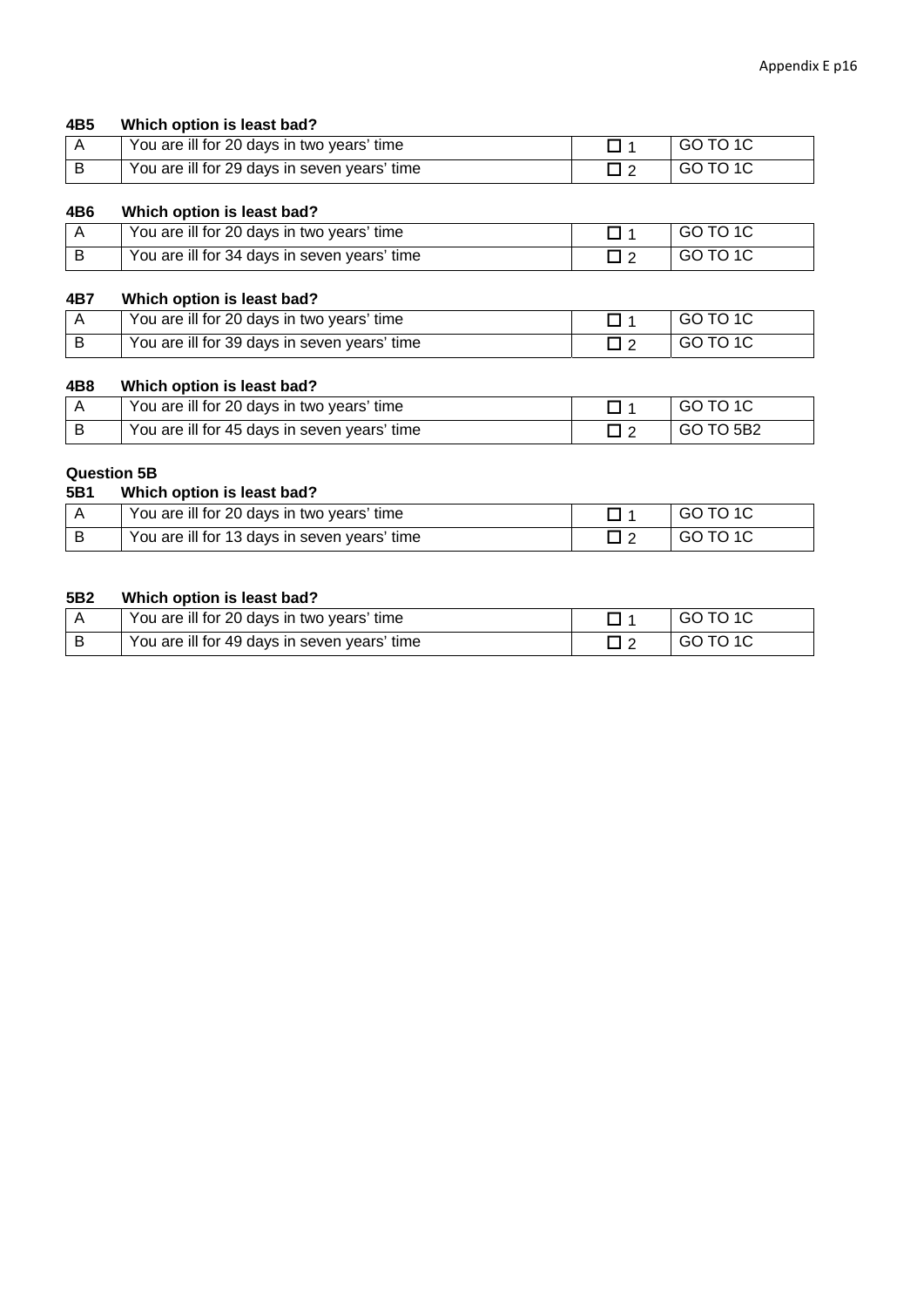### **Question 1C**

### **This time the ill health occurs in** two **years' time in option A and in 11 years' time in option B.**

| 1 <sup>C</sup> | Which option is least bad?                 |           |
|----------------|--------------------------------------------|-----------|
|                | You are ill for 20 days in two years' time | GO TO 2C1 |
|                | You are ill for 33 days in 11 years' time  | GO TO 2C2 |

#### **Question 2C**

### **2C1 Which option is least bad?**

| You are ill for 20 days in two years' time | GO TO 3C1 |
|--------------------------------------------|-----------|
| You are ill for 20 days in 11 years' time  | GO TO 3C2 |

### **2C2 Which option is least bad?**

| You are ill for 20 days in two years' time | GO TO 3C3 |
|--------------------------------------------|-----------|
| You are ill for 58 days in 11 years' time  | GO TO 3C4 |

### **Question 3C**

| 3C <sub>1</sub> | Which option is least bad?                 |             |
|-----------------|--------------------------------------------|-------------|
|                 | You are ill for 20 days in two years' time | I GO TO 4C1 |
| ∣ B             | You are ill for 14 days in 11 years' time  | GO TO 4C2   |

#### **3C2 Which option is least bad?**

| You are ill for 20 days in two years' time | GO TO 4C3 |
|--------------------------------------------|-----------|
| You are ill for 26 days in 11 years' time  | GO TO 4C4 |

#### **3C3 Which option is least bad?**

| You are ill for 20 days in two years' time | GO TO 4C5 |
|--------------------------------------------|-----------|
| You are ill for 44 days in 11 years' time  | GO TO 4C6 |

### **3C4 Which option is least bad?**

| You are ill for 20 days in two years' time | GO TO 4C7  |
|--------------------------------------------|------------|
| You are ill for 77 days in 11 years' time  | ∣GO TO 4C8 |

#### **Question 4C**

### **4C1 Which option is least bad?**

| You are ill for 20 days in two years' time | GO TO SECTION E |
|--------------------------------------------|-----------------|
| You are ill for 11 days in 11 years' time  | I GO TO 5C1     |

#### **4C2 Which option is least bad?**

| You are ill for 20 days in two years' time | <b>GO TO SECTION E</b> |
|--------------------------------------------|------------------------|
| You are ill for 17 days in 11 years' time  | GO TO SECTION E        |

#### **4C3 Which option is least bad?**

| You are ill for 20 days in two years' time | I GO TO SECTION E |
|--------------------------------------------|-------------------|
| You are ill for 23 days in 11 years' time  | I GO TO SECTION E |

#### **4C4 Which option is least bad?**

| You are ill for 20 days in two years' time | <b>GO TO SECTION E</b> |
|--------------------------------------------|------------------------|
| You are ill for 29 days in 11 years' time  | <b>GO TO SECTION E</b> |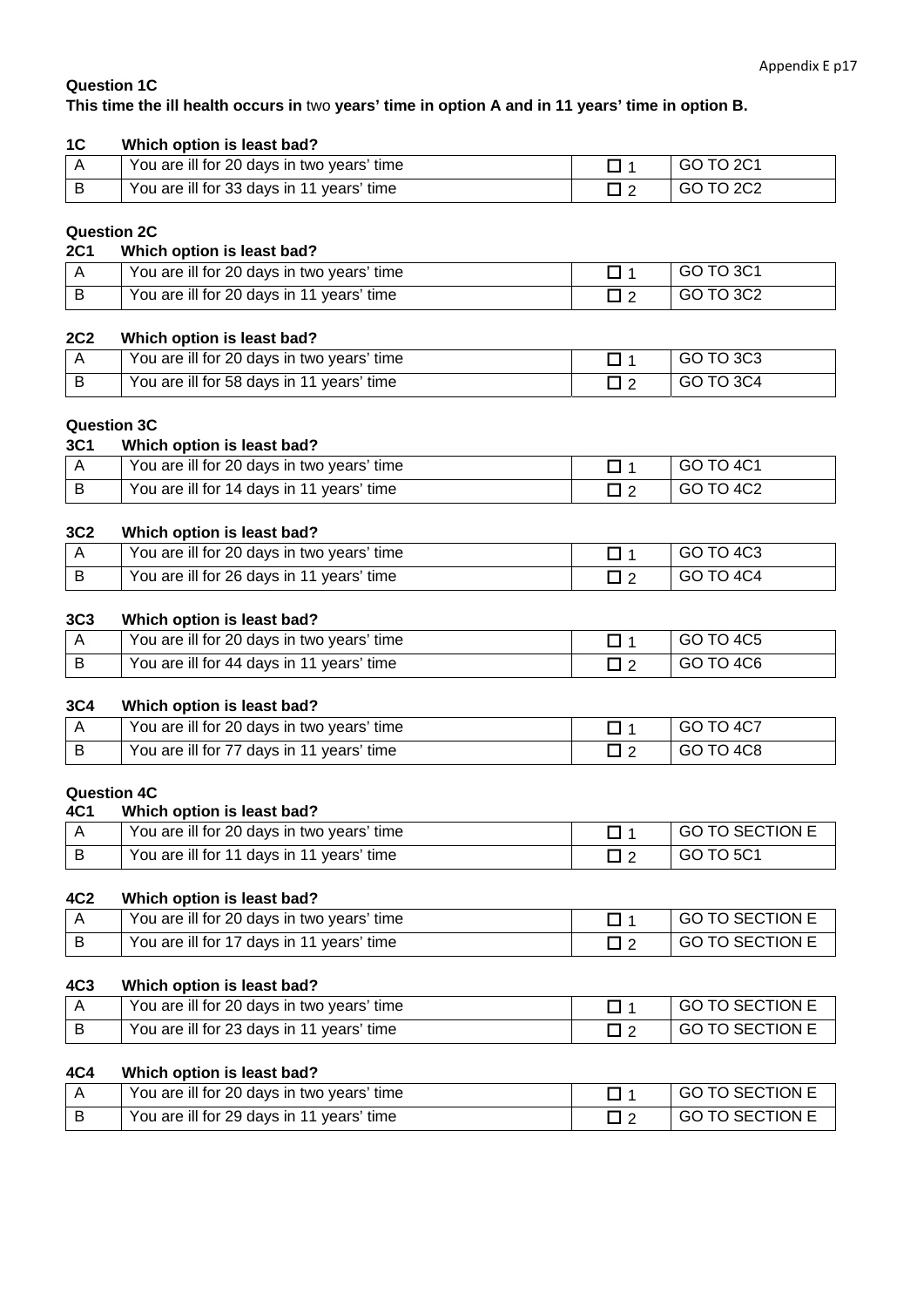| 4C5 | Which option is least bad?                 |                 |
|-----|--------------------------------------------|-----------------|
|     | You are ill for 20 days in two years' time | GO TO SECTION E |
|     | You are ill for 38 days in 11 years' time  | GO TO SECTION E |

### **4C6 Which option is least bad?**

| You are ill for 20 days in two years' time | GO TO SECTION E        |
|--------------------------------------------|------------------------|
| You are ill for 51 days in 11 years' time  | <b>GO TO SECTION E</b> |

### **4C7 Which option is least bad?**

| You are ill for 20 days in two years' time | I GO TO SECTION E |
|--------------------------------------------|-------------------|
| You are ill for 67 days in 11 years' time  | I GO TO SECTION E |

### **4C8 Which option is least bad?**

| You are ill for 20 days in two years' time | GO TO SECTION E |
|--------------------------------------------|-----------------|
| You are ill for 88 days in 11 years' time  | I GO TO 5C2     |

### **Question 5C**

### **5C1 Which option is least bad?**

| You are ill for 20 days in two years' time | GO TO SECTION E        |
|--------------------------------------------|------------------------|
| You are ill for 9 days in 11 years' time   | <b>GO TO SECTION E</b> |

### **5C2 Which option is least bad?**

| You are ill for 20 days in two years' time | GO TO SECTION E   |
|--------------------------------------------|-------------------|
| You are ill for 100 days in 11 years' time | I GO TO SECTION E |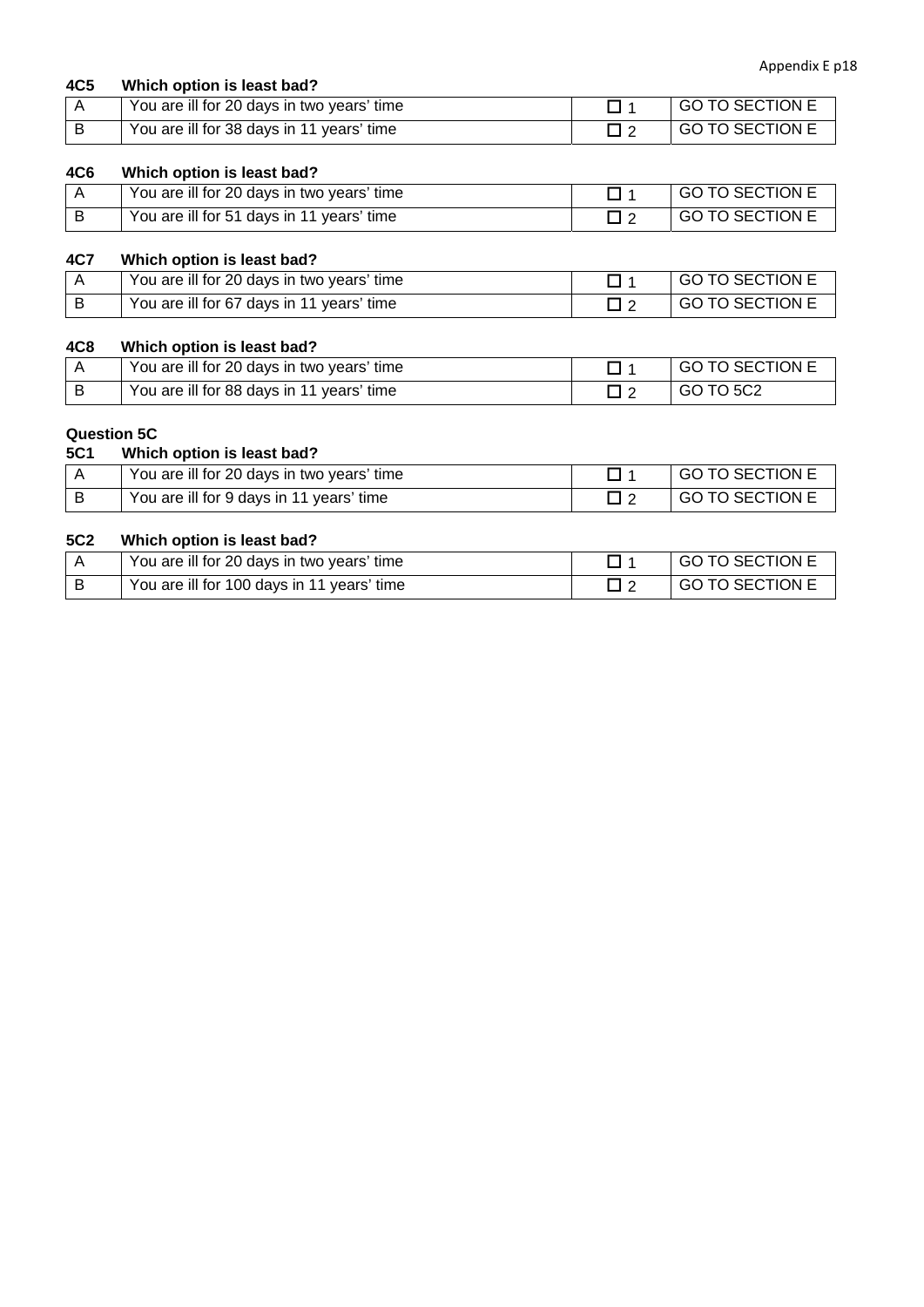### **SECTION E**

**Please answer the following questions about yourself by indicating the extent of your agreement using the following scale:** 

- $0 =$  strongly disagree
- $1 =$  disagree
- $2 =$  neutral
- $3 = a$ gree
- $4 =$  strongly agree

### **Be as honest as you can throughout, and try not to let your responses to one question influence your response to other questions. There are no right or wrong answers.**

|                |                                                                 | <b>Strongly</b> | <b>Disagree</b> | <b>Neutral</b> | Agree       | <b>Strongly</b> |
|----------------|-----------------------------------------------------------------|-----------------|-----------------|----------------|-------------|-----------------|
|                |                                                                 | disagree        |                 |                |             | agree           |
| 1              | In uncertain times, I usually expect the best.                  | $\Box$ 0        | $\square$ 1     | $\square$ 2    | $\Box$ 3    | $\Box$ 4        |
| $\overline{2}$ | It's easy for me to relax.                                      | $\Box$ 0        | $\square$ 1     | $\square$ 2    | $\square$ 3 | $\Box$ 4        |
| $\overline{3}$ | If something can go wrong for me it will.                       | $\Box$ 0        | $\square$ 1     | $\square$ 2    | $\square$ 3 | $\square$ 4     |
| $\overline{4}$ | I'm always optimistic about my future.                          | $\Box$ 0        | $\square$ 1     | $\square$ 2    | $\square$ 3 | $\Box$ 4        |
| 5              | enjoy my friends a lot.                                         | $\Box$ 0        | $\square$ 1     | $\square$ 2    | $\Box$ 3    | $\Box$ 4        |
| 6              | It's important for me to keep busy.                             | $\Box$ 0        | $\square$ 1     | $\square$ 2    | $\square$ 3 | $\square$ 4     |
| $\overline{7}$ | I hardly ever expect things to go my way.                       | $\Box$ 0        | $\square$ 1     | $\square$ 2    | $\Box$ 3    | $\Box$ 4        |
| 8              | I don't get upset too easily.                                   | $\Box$ 0        | $\square$ 1     | $\square$ 2    | $\square$ 3 | $\Box$ 4        |
| 9              | I rarely count on good things happening to me.                  | $\Box$ 0        | $\square$ 1     | $\square$ 2    | $\square$ 3 | $\Box$ 4        |
| 10             | Overall, I expect more good things to happen to<br>me than bad. | $\Box$ 0        | $\square$ 1     | $\square$ 2    | $\square$ 3 | $\Box$ 4        |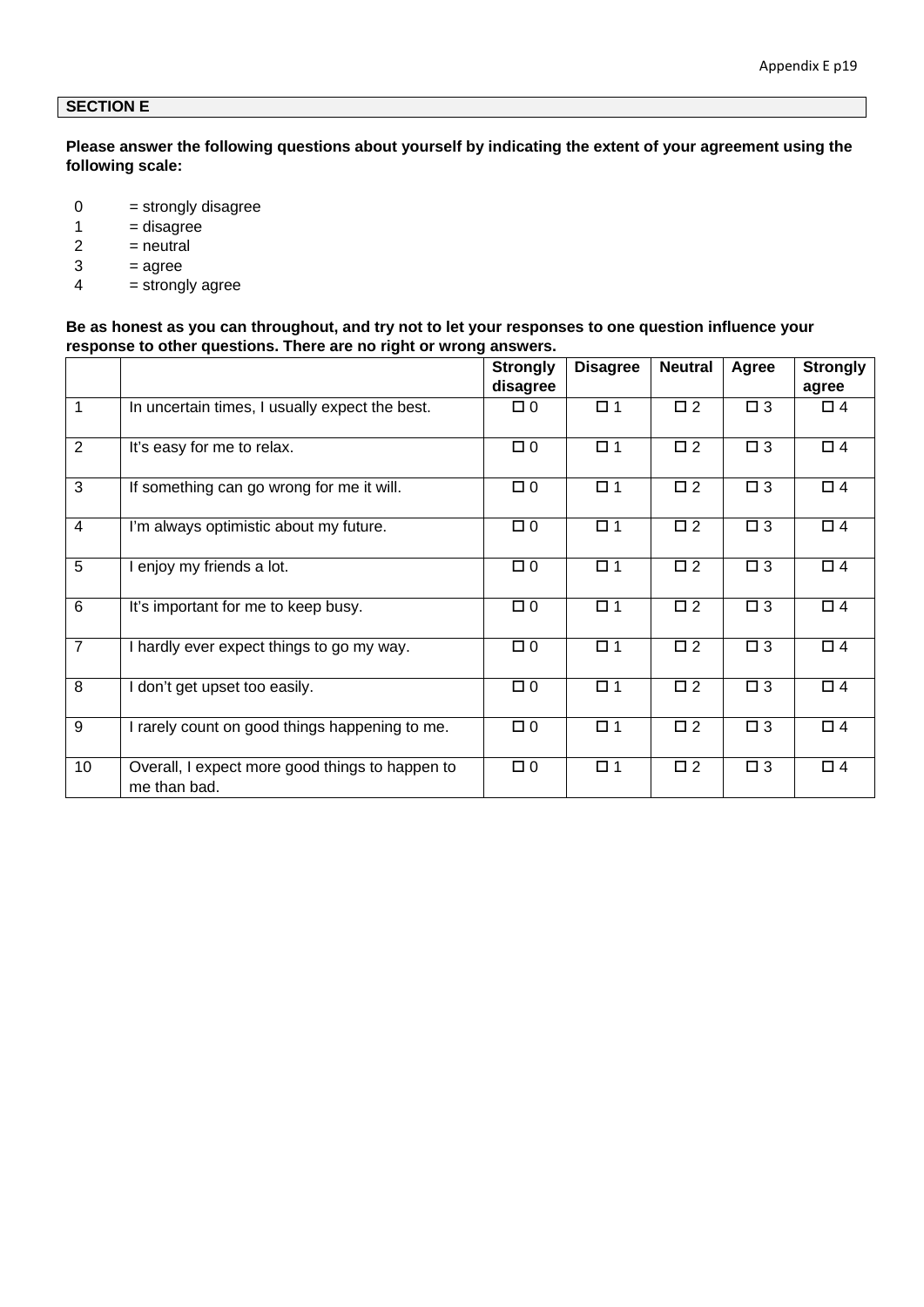### **SECTION F**

**Here is a series of questions on various aspects of life. Each question has seven possible answers. Please tick the box which expresses your answer, with numbers 1 and 7 being the extreme answers. If the words beside 1 are right for you tick 1, if the words beside 7 are right for you tick 7. If you feel differently tick the number which best expresses your feeling.** 

| $\overline{1}$ . | Do you have the feeling that you don't           | Very seldom or    | 1 | $\mathbf{2}$   | 3            | 4                       | 5              | 6              | 7                       | Very often         |
|------------------|--------------------------------------------------|-------------------|---|----------------|--------------|-------------------------|----------------|----------------|-------------------------|--------------------|
|                  | really care about what goes on around            | never             |   |                |              |                         |                |                |                         |                    |
|                  | you?                                             |                   |   |                |              |                         |                |                |                         |                    |
| 2.               | Has it happened in the past that you were        | Never happened    | 1 | $\overline{2}$ | $\mathbf{3}$ | $\overline{\mathbf{4}}$ | 5              | 6              | $\overline{7}$          | <b>Always</b>      |
|                  | surprised by the behaviour of people             |                   |   |                |              |                         |                |                |                         | happened           |
|                  | whom you thought you knew well?                  |                   |   |                |              |                         |                |                |                         |                    |
| 3.               | Has it happened that people whom you             | Never happened    | 1 | $\mathbf{2}$   | $\mathbf{3}$ | $\overline{\mathbf{4}}$ | 5              | 6              | $\overline{7}$          | <b>Always</b>      |
|                  | counted on disappointed you?                     |                   |   |                |              |                         |                |                |                         | happened           |
|                  |                                                  |                   |   |                |              |                         |                |                |                         |                    |
| 4.               | Until now your life has had:                     | No clear goals or | 1 | $\overline{2}$ | $\mathbf{3}$ | 4                       | 5              | 6              | $\overline{7}$          | Very clear         |
|                  |                                                  | purpose at all    |   |                |              |                         |                |                |                         | goals and          |
|                  |                                                  |                   |   |                |              |                         |                |                |                         | purpose            |
| 5.               | Do you have the feeling that you're being        | Very often        | 1 | $\overline{2}$ | $\mathbf{3}$ | $\overline{\mathbf{4}}$ | 5              | 6              | $\overline{7}$          | Very seldom        |
|                  | treated unfairly?                                |                   |   |                |              |                         |                |                |                         | or never           |
|                  |                                                  |                   |   |                |              |                         |                |                |                         |                    |
| 6.               | Do you ever have the feeling that you are        | Very often        | 1 | $\overline{2}$ | $\mathbf{3}$ | $\overline{\mathbf{4}}$ | 5              | 6              | $\overline{7}$          | Very seldom        |
|                  | in an unfamiliar situation and don't know        |                   |   |                |              |                         |                |                |                         | or never           |
|                  | what to do?                                      |                   |   |                |              |                         |                |                |                         |                    |
| 7.               | Doing the things you do every day is:            | A source of deep  | 1 | $\overline{2}$ | $\mathbf{3}$ | 4                       | 5              | 6              | $\overline{7}$          | A source of        |
|                  |                                                  | pleasure and      |   |                |              |                         |                |                |                         | pain and           |
|                  |                                                  | satisfaction      |   |                |              |                         |                |                |                         | boredom            |
| 8.               | Do you have very mixed-up feelings and<br>ideas? | Very often        | 1 | $\overline{2}$ | $\mathbf{3}$ | $\overline{\mathbf{4}}$ | 5              | 6              | $\overline{7}$          | <b>Very seldom</b> |
|                  |                                                  |                   |   |                |              |                         |                |                |                         | or never           |
| 9.               | Does it happen that you have feelings            | Very often        | 1 | $\overline{2}$ | $\mathbf{3}$ | $\overline{\mathbf{4}}$ | 5              | $6\phantom{1}$ | $\overline{7}$          | Very seldom        |
|                  | inside you that you would rather not feel?       |                   |   |                |              |                         |                |                |                         | or never           |
|                  |                                                  |                   |   |                |              |                         |                |                |                         |                    |
| 10.              | Many people $-$ even those with a strong         | Very seldom or    | 1 | $\mathbf{2}$   | $\mathbf{3}$ | $\overline{\mathbf{4}}$ | 5              | 6              | $\overline{7}$          | Very often         |
|                  | character - sometimes feel like losers in        | never             |   |                |              |                         |                |                |                         |                    |
|                  | certain situations. How often have you felt      |                   |   |                |              |                         |                |                |                         |                    |
|                  | this way in the past?                            |                   |   |                |              |                         |                |                |                         |                    |
| 11               | When something happened, have you                | You over-         | 1 | $\mathbf{2}$   | $\mathbf{3}$ | $\overline{\mathbf{4}}$ | 5              | 6              | $\overline{7}$          | You saw            |
|                  | generally found that:                            | estimated or      |   |                |              |                         |                |                |                         | things in the      |
|                  |                                                  | under-estimated   |   |                |              |                         |                |                |                         | right              |
|                  |                                                  | its importance    |   |                |              |                         |                |                |                         | proportions        |
| 12               | How often do you have the feeling that           | Very often        | 1 | $\mathbf{2}$   | $\mathbf{3}$ | 4                       | 5              | 6              | $\overline{\mathbf{7}}$ | Very seldom        |
|                  | there's little meaning in the things you do      |                   |   |                |              |                         |                |                |                         | or never           |
|                  | in your daily life?                              |                   |   |                |              |                         |                |                |                         |                    |
| 13.              | How often do you have the feeling that           | Very often        | 1 | $\overline{2}$ | $\mathbf{3}$ | $\overline{\mathbf{4}}$ | $\overline{5}$ | $6\phantom{1}$ | $\overline{7}$          | Very seldom        |
|                  | you're not sure you can keep under               |                   |   |                |              |                         |                |                |                         | or never           |
|                  | control?                                         |                   |   |                |              |                         |                |                |                         |                    |

#### **F14. Are you generally a person who is fully prepared to take risks or do you try to avoid taking risks?**

| <br>" "nwilling.<br>- LC<br>. . |  | $\Lambda$ | $\sim$ | - | O | ◡ | .10 | prepared<br>-ullv                   |
|---------------------------------|--|-----------|--------|---|---|---|-----|-------------------------------------|
| take<br>risks                   |  |           |        |   |   |   |     | ∈take risks<br>$\ddot{\phantom{1}}$ |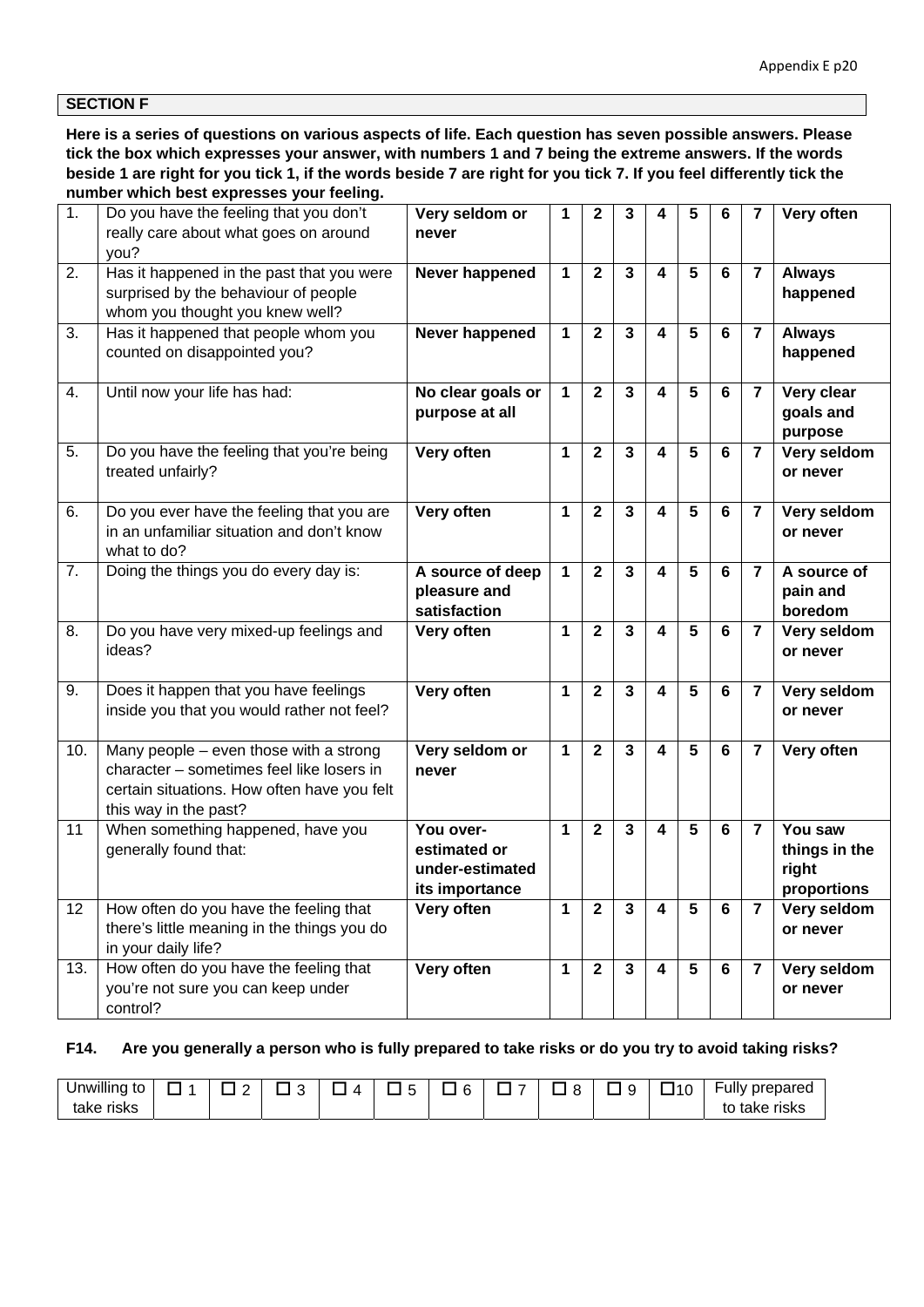### **SECTION G**

**Here is a list of statements about how you feel you cope in certain situations. Please tick the box which describes how true each statement is about you.** 

|     |                                                                                          | Not at<br>all true | <b>Barely</b><br>true | <b>Moderately</b><br>true | <b>Exactly</b><br>true |
|-----|------------------------------------------------------------------------------------------|--------------------|-----------------------|---------------------------|------------------------|
| 1.  | I can always manage to solve difficult<br>problems if I try hard enough.                 | □ 1                | $\Box$ 2              | $\Box$ 3                  | $\Box$ 4               |
| 2.  | If someone opposes me, I can find means and<br>ways to get what I want.                  | $\Box$ 1           | $\Box$ 2              | $\square$ 3               | $\Box$ 4               |
| 3.  | It is easy for me to stick to my aims and<br>accomplish my goals.                        | $\Box$ 1           | $\Box$ 2              | $\Box$ 3                  | $\Box$ 4               |
| 4.  | I am confident that I could deal efficiently<br>with unexpected events.                  | $\Box$ 1           | $\Box$ 2              | $\square$ 3               | $\Box$ 4               |
| 5.  | Thanks to my resourcefulness, I know how<br>to handle unforeseen situations.             | $\Box$ 1           | $\Box$ 2              | $\Box$ 3                  | $\Box$ 4               |
| 6.  | I can solve most problems if I invest the<br>the necessary effort.                       | $\Box$ 1           | $\Box$ 2              | $\Box$ 3                  | $\Box$ 4               |
| 7.  | I can remain calm when facing difficulties<br>because I can rely on my coping abilities. | $\Box$ 1           | $\Box$ 2              | $\square$ 3               | $\Box$ 4               |
| 8.  | When I am confronted with a problem, I can<br>usually find several solutions.            | $\Box$ 1           | $\Box$ 2              | $\Box$ 3                  | $\Box$ 4               |
| 9.  | If I am in a bind, I can usually think of<br>something to do.                            | $\Box$ 1           | $\Box$ 2              | $\Box$ 3                  | $\Box$ 4               |
| 10. | No matter what comes my way, I'm usually<br>able to handle it.                           | □ 1                | $\Box$ 2              | $\Box$ 3                  | $\Box$ 4               |

### **SECTION H**

### **H1 How is your health in general?**

|         | Very good  |       |
|---------|------------|-------|
| $\sim$  | Good       | - I 2 |
| ົ<br>ు. | Fair       | ∣3    |
| 4.      | <b>Bad</b> |       |
| 5.      | Very bad   | -5    |

# **H2 Please read the statements below and tick the box beside the statement that describes you best:**

|     | I have never smoked                             |       |
|-----|-------------------------------------------------|-------|
|     | I have smoked only once or twice                |       |
| -3. | I used to smoke but I don't now                 | l I 3 |
| 4.  | I sometimes smoke, but I don't smoke every week |       |
| -5. | I smoke regularly, once a week or more          |       |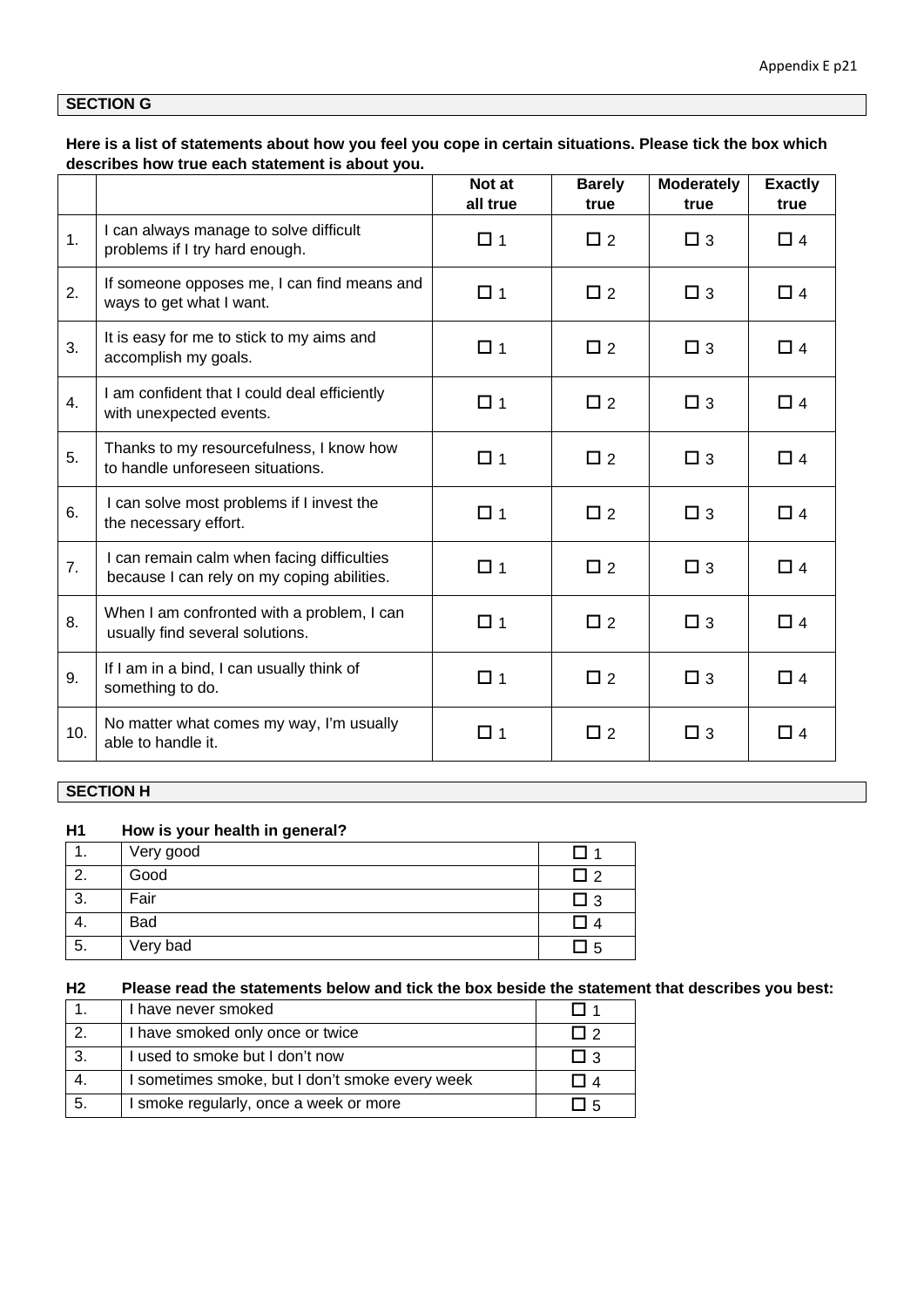**H3 Are your day-to-day activities limited because of a health problem or disability which has lasted, or is expected to last, at least 12 months? (include problems related to old age)** 

|    | Yes - limited a lot    |  |
|----|------------------------|--|
|    | Yes - limited a little |  |
| J. | No                     |  |

#### **H4 To what extent would you agree with the following statement?**

|                         | <b>Strongly</b><br>disagree | <b>Disagree</b> | <b>Neither</b><br>agree nor<br>disagree | Agree | <b>Strongly</b><br>agree |
|-------------------------|-----------------------------|-----------------|-----------------------------------------|-------|--------------------------|
| I have high self-esteem | □ 1                         | □ 2             | $\square$ 3                             | □ 4   | 口 5                      |

### **H5 Thinking back, how would you rate your childhood on a scale from 1 to 5, where 1 is very unhappy and 5 is very happy? By 'childhood', we mean the time from birth to age 15. Please tick which best expresses your feeling.**

|     | Very unhappy              |            |
|-----|---------------------------|------------|
|     | Fairly unhappy            | l I 2      |
| ર   | Neither unhappy nor happy | LI 3       |
|     | Fairly happy              |            |
| -5. | Very happy                | $\sqrt{5}$ |

### **H6 How would you rate your childhood relationship with your parent(s) or guardian on a scale from 1 to 5? Please tick which best expresses your feeling, where 1 is very bad and 5 is very good?**

|     | . .                  |     |
|-----|----------------------|-----|
| . . | Very bad             |     |
|     | Fairly bad           | ? ר |
| -3. | Neither bad nor good | 囗 3 |
|     | Fairly good          |     |
| 5.  | Very good            | J 5 |

#### **THANK YOU FOR COMPLETING THE QUESTIONS. PLEASE TELL THE INTERVIEWER YOU HAVE FINISHED**.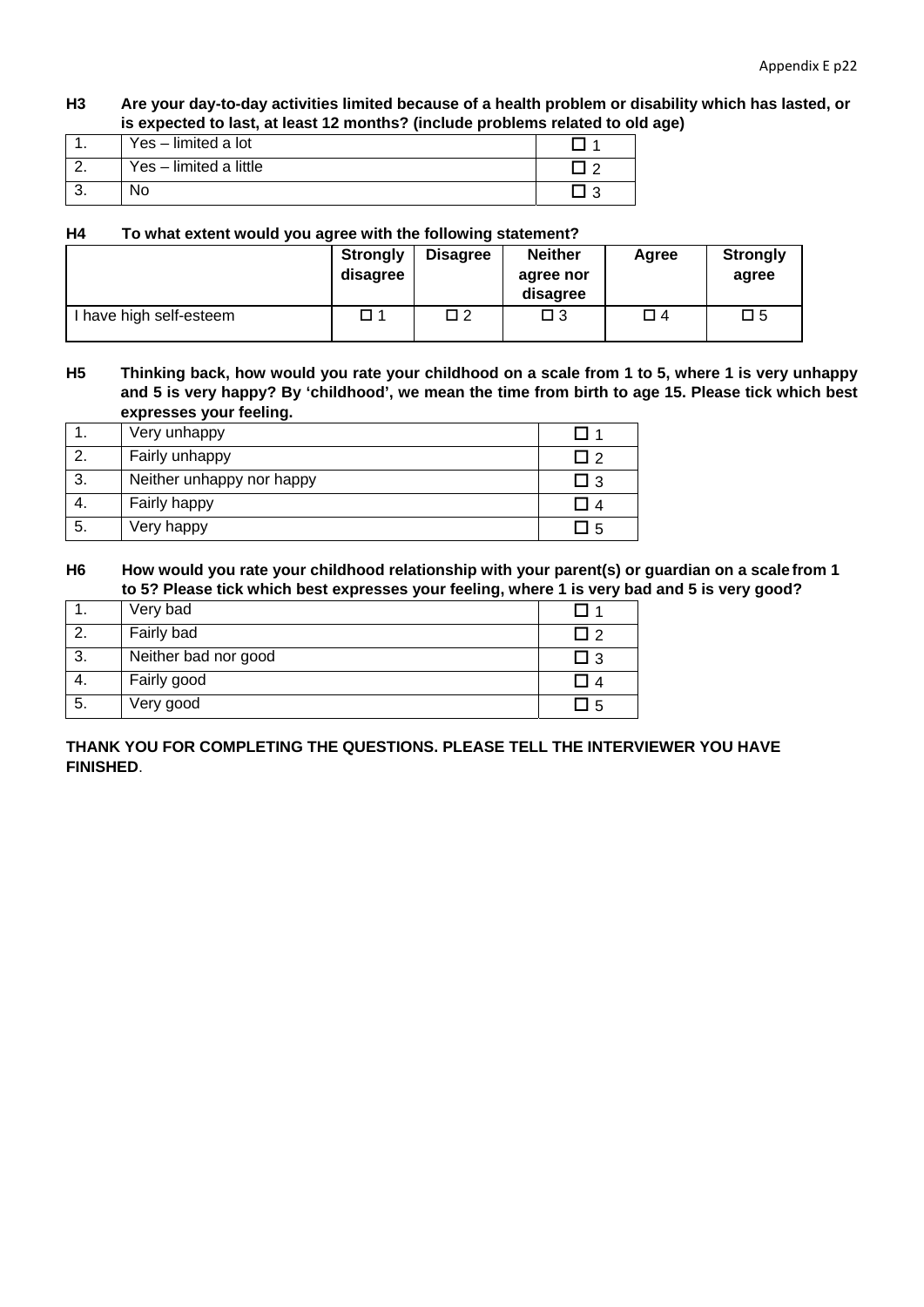# **SECTION I**

### **Finally I would like to ask a few questions about you and other members of your household to help us analyse the data.**

| Owns outright                               |       | GO TO 13 |
|---------------------------------------------|-------|----------|
| Owns with a mortgage or loan                | II?   | GO TO 13 |
| Part owns and part rents (shared ownership) | I 3   |          |
| Rents (with or without housing benefit)     |       |          |
| Live here rent-free                         | l I 5 |          |

### **I1 Does your household own or rent this accommodation? SHOWCARD G**

#### **I2 Who is your landlord?**

|    | Council (local authority)                      |          |  |
|----|------------------------------------------------|----------|--|
| 2. | Housing association/Registered social landlord | П2       |  |
| 3. | Private landlord or letting agency             | $\Box$ 3 |  |
| 4. | Employer of a household member                 | Π4       |  |
| 5. | Relative or friend of a household member       | $\Box$ 5 |  |
| 6. | Other (please specify)                         | $\Box$ 6 |  |
|    |                                                |          |  |

### **I3 How long have you lived at this address?**

|                  | Less than 12 months                           |            |
|------------------|-----------------------------------------------|------------|
| 2.               | Twelve months or more but less than two years | $\sqrt{2}$ |
| 3.               | Two years or more but less than three years   | ⊿ 3        |
| 4.               | Three years or more but less than five years  | I 4        |
| 5.               | Five years or more but less than ten years    | ᅴ 5        |
| 6.               | Ten years or more but less than 20 years      | ⊿ പ        |
| $\overline{7}$ . | Twenty years or longer                        |            |

| 14               | Which of these qualifications do you have? Tick all that apply. SHOWCARD H |             |
|------------------|----------------------------------------------------------------------------|-------------|
| 1.               | O Grade, Standard Grade, O Level, Access 3 Cluster, Intermediate 1 or      | □ 1         |
|                  | 2, GCSE, CSE, Senior Certificate or equivalent                             |             |
| $\overline{2}$ . | SCE Higher Grade, Higher, Advanced Higher, CSYS, A level, AS Level,        | $\Box$ 2    |
|                  | Advanced Senior Certificate or equivalent                                  |             |
| 3.               | GNVQ/GSVQ Foundation or Intermediate, NVQ/SVQ Level 1 or 2,                | $\Box$ 3    |
|                  | SCOTVEC Module, City and Guilds Craft or equivalent                        |             |
| 4.               | GNVQ/GSVQ Advanced, NVQ/SVQ Level 3, ONC, OND, SCOTVEC                     | $\Box$ 4    |
|                  | National Diploma, City and Guilds Advanced Craft or equivalent             |             |
| 5.               | HNC, HND, NVQ/SVQ level 4 or equivalent                                    | $\Box$ 5    |
| 6.               | First Degree, Postgraduate qualifications, Masters, PhD, NVQ/SVQ           | $\square$ 6 |
|                  | Level 5 or equivalent                                                      |             |
| 7.               | Professional qualifications e.g.: teaching, accountancy                    | $\square$ 7 |
| 8.               | Other school qualifications not already mentioned (including foreign       | $\square$ 8 |
|                  | qualifications)                                                            |             |
| 9.               | Other post-school but pre-Higher Education qualifications not already      | $\Box$ 9    |
|                  | mentioned (including foreign qualifications)                               |             |
| 10.              | Other Higher Education qualifications not already mentioned (including     | $\Box$ 10   |
|                  | foreign qualifications)                                                    |             |
| 11.              | No qualifications                                                          | □ 11        |
| 12.              | Other vocational/work related qualifications (write in)                    | □ 12        |
|                  |                                                                            |             |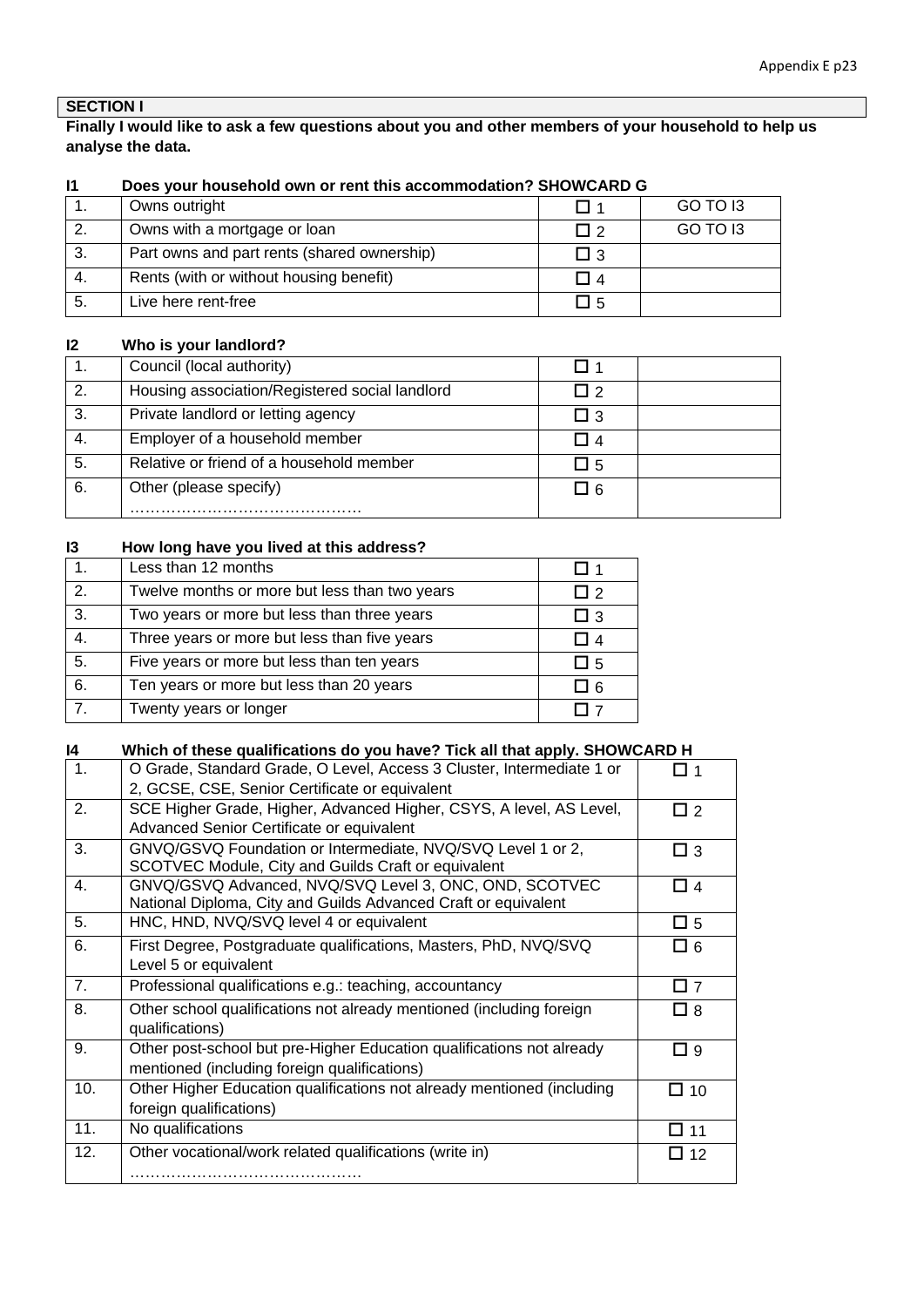**I5 I'd like to ask about the main wage earner in the household. If there is no wage earner, this could be the person who draws a pension or simply brings in most of the household's income. Are you the main wage earner in the household?** 

| . .      | Yes              |         | <b>GO TO 19</b> |
|----------|------------------|---------|-----------------|
| <u>.</u> | . .<br><b>No</b> | -<br>__ |                 |

#### **I6 Which one of these best describes the main wage earner in your household? IF CURRENTLY OFF WORK OR ON MATERNITY LEAVE CODE AS EMPLOYED FULL- OR PART-TIME. SHOWCARD I**

|                |                                             | <b>Main Wage</b> |
|----------------|---------------------------------------------|------------------|
|                |                                             | <b>Earner</b>    |
| $\mathbf 1$ .  | Employed full-time                          |                  |
| 2.             | Employed part-time                          | □ 2              |
| 3.             | Unemployed and seeking work                 | $\Box$ 3         |
| 4.             | Unable to work due to illness or disability | -4               |
| 5.             | Retired                                     | $\Box$ 5         |
| 6.             | Looking after home/family                   | ⊥ 6              |
| 7 <sub>1</sub> | In full-time education/training             |                  |
| 8.             | In part-time education/training             | □ 8              |
| 9.             | Other (write in)                            | 9                |
|                |                                             |                  |

#### **I7 What is or was the main wage earner's full and specific job title? Job (write in verbatim). IF 'NEVER WORKED' CODE AS N/A. IF RETIRED ENTER PREVIOUS OCCUPATION**

……………………………………………………………………………………………………………..

#### **I8 How many people is/was he/she responsible for? If none, write in '0'.**

| 19 | Which one of these describes you best? IF CURRENTLY OFF WORK OR ON MATERNITY LEAVE |
|----|------------------------------------------------------------------------------------|
|    | <b>CODE AS EMPLOYED FULL- OR PART-TIME. SHOWCARD I</b>                             |

|    |                                             | <b>Respondent</b><br>if not main |
|----|---------------------------------------------|----------------------------------|
|    |                                             | wage earner                      |
| 1. | Employed full-time                          |                                  |
| 2. | Employed part-time                          | $\Box$ 2                         |
| 3. | Unemployed and seeking work                 | $\Box$ 3                         |
| 4. | Unable to work due to illness or disability | $\Box$ 4                         |
| 5. | Retired                                     | $\Box$ 5                         |
| 6. | Looking after home/family                   | $\square$ 6                      |
| 7. | In full-time education/training             | П 7                              |
| 8. | In part-time education/training             | □ 8                              |

### **I10 What is or was your full and specific job title? Job (write in verbatim). IF 'NEVER WORKED' CODE AS N/A. IF RETIRED ENTER PREVIOUS OCCUPATION**

……………………………………………………………………………………………………………..

### **I11 How many people are/were you responsible for? If none, write in '0'.**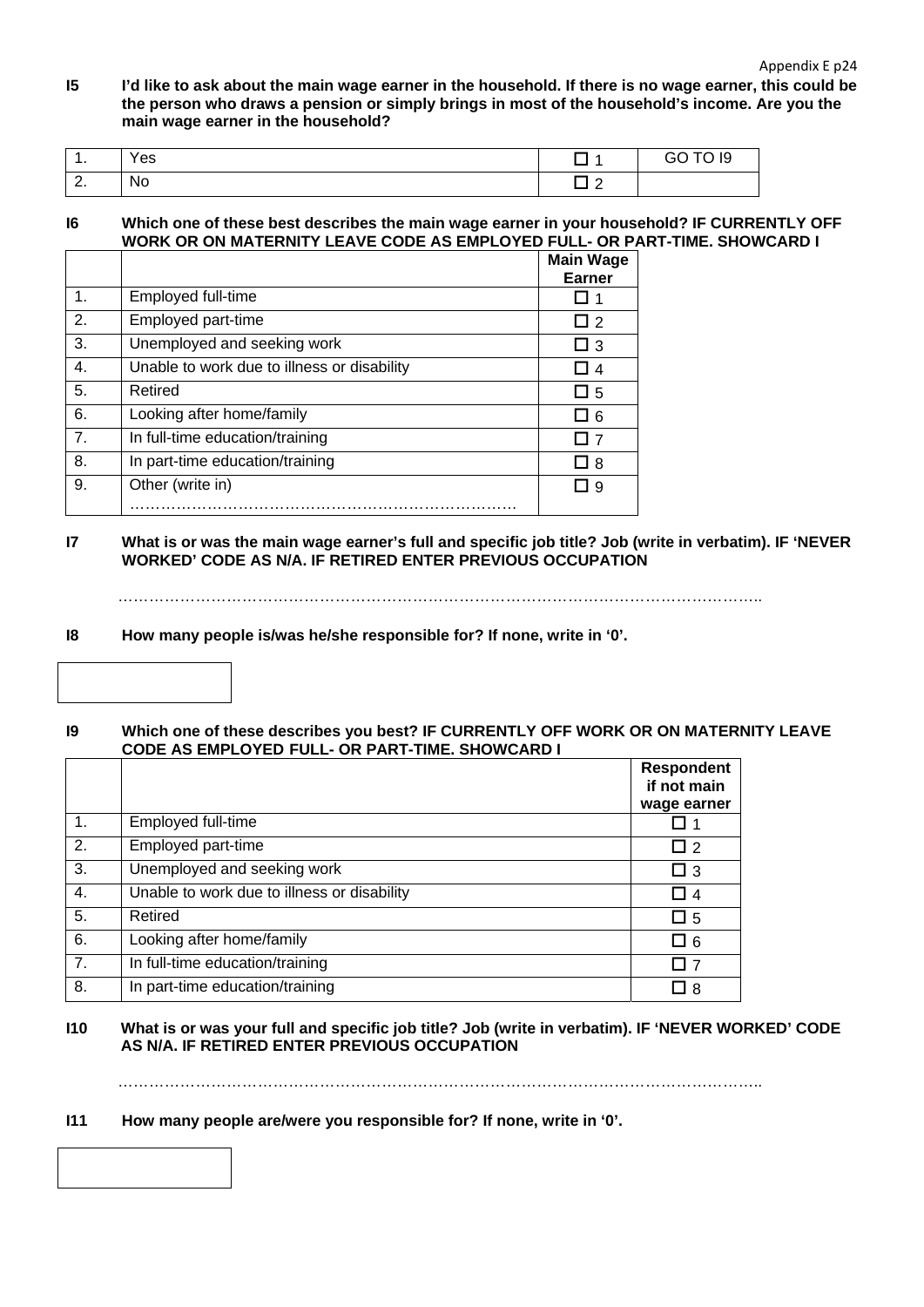## **I12 What is your legal marital or same-sex civil partnership status? SHOWCARD J**

| $\overline{1}$ . | Never married and never registered a same sex civil partnership         |                |
|------------------|-------------------------------------------------------------------------|----------------|
| 2.               | Married                                                                 | $\overline{2}$ |
| 3.               | Separated, but still legally married                                    | $\Box$ 3       |
| 4.               | <b>Divorced</b>                                                         | I I 4          |
| 5.               | Widowed                                                                 | LJ 5           |
| 6.               | In a registered same-sex civil partnership                              | LJ 6           |
| 7.               | Separated, but still legally in a same-sex civil partnership            | <b>T</b>       |
| 8.               | Formerly in a same-sex civil partnership which is now legally dissolved | ∐ 8            |
| 9.               | Surviving partner from a same-sex civil partnership                     | 19             |

# **I13 What is your ethnic group? SHOWCARD K**

| White          |                                                                          |              |
|----------------|--------------------------------------------------------------------------|--------------|
| 1.             | Scottish                                                                 | □ 1          |
| 2.             | English                                                                  | $\square$ 2  |
| 3.             | Welsh                                                                    | $\square$ 3  |
| 4.             | Northern Irish                                                           | $\Box$ 4     |
| 5              | <b>British</b>                                                           | $\square$ 5  |
| 6              | <b>Irish</b>                                                             | □ 6          |
| $\overline{7}$ | Gypsy / Traveller                                                        | $\square$ 7  |
| 8              | Polish                                                                   | $\Box$ 8     |
| 9              | Other white ethnic group (write in)                                      | $\Box$ 9     |
|                |                                                                          |              |
| <b>Mixed</b>   |                                                                          |              |
| 10             | White and Black Caribbean                                                | $\Box$ 10    |
| 11             | White and Black African                                                  | $\Box$ 11    |
| 12             | White and Asian                                                          | $\Box$ 12    |
| 13.            | Any other mixed or multiple ethnic groups (write in)                     | $\Box$ 13    |
|                |                                                                          |              |
|                | Asian, Asian Scottish, Asian English, Asian Welsh or other Asian British |              |
| 14.            | Indian                                                                   | $\square$ 14 |
| 15.            | Pakistani                                                                | $\Box$ 15    |
| 16.            | Bangladeshi                                                              | $\Box$ 16    |
| 17.            | Chinese                                                                  | $\square$ 17 |
| 18.            | Any other Asian background (write in)                                    | $\square$ 18 |
|                |                                                                          |              |
|                | Black, Black Scottish, Black English, Black Welsh or other Black British |              |
| 19.            | African                                                                  | $\Box$ 19    |
| 20.            | Caribbean                                                                | $\square$ 20 |
| 21.            | <b>Black</b>                                                             | $\square$ 21 |
| 22             | Any other Black / African / Caribbean background (write in)              | □ 22         |
|                |                                                                          |              |
|                | Other ethnic group                                                       |              |
| 23.            | Arab                                                                     | $\square$ 23 |
| 24.            | Any other ethnic group (write in)                                        | $\Box$ 24    |
|                |                                                                          |              |
| 25.            | Refused                                                                  | $\square$ 25 |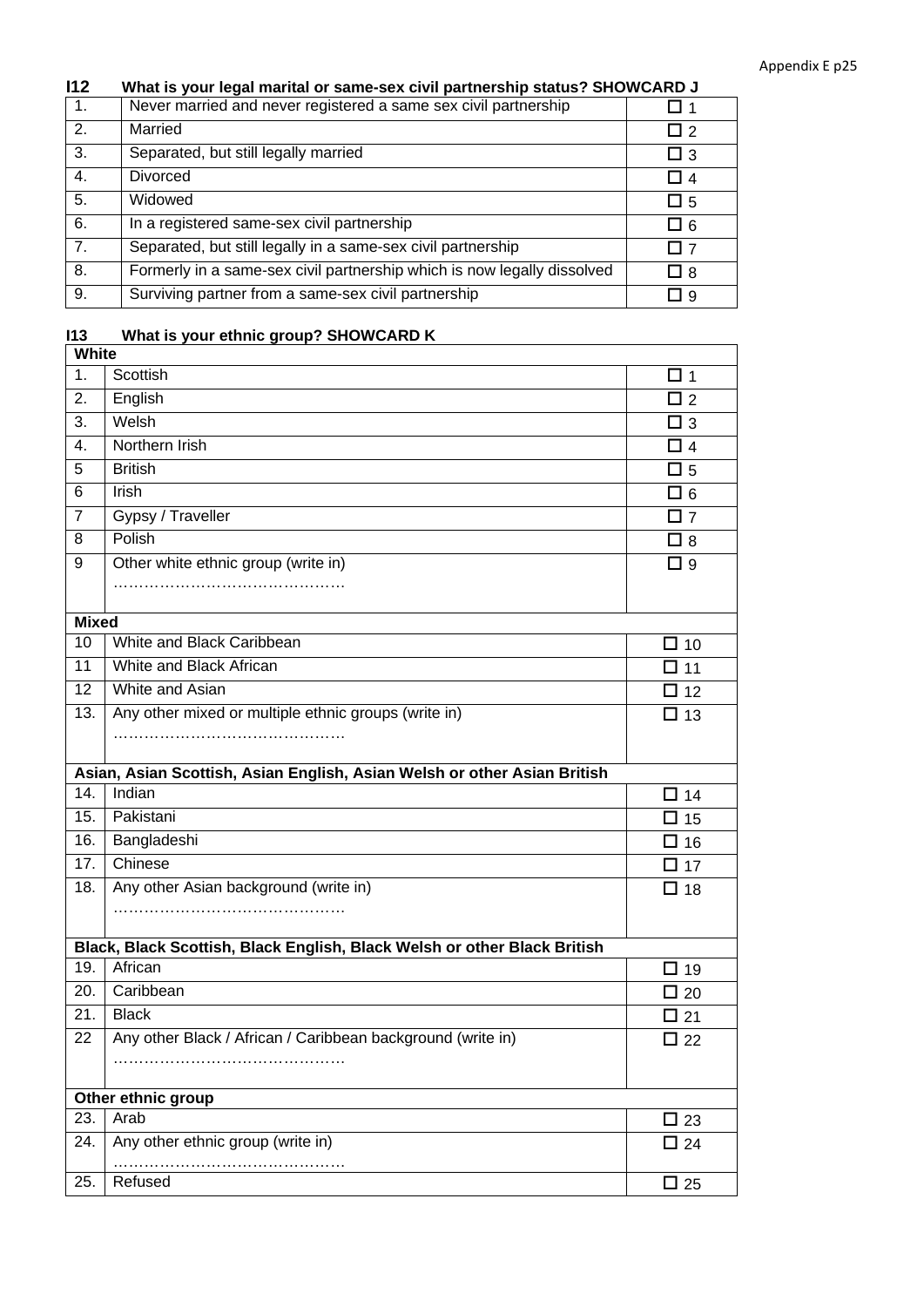| 114 | What religion, religious denomination or body do you belong to? SHOWCARD L |  |  |
|-----|----------------------------------------------------------------------------|--|--|
|     |                                                                            |  |  |

| $\mathbf{1}$ . | None                              |             |
|----------------|-----------------------------------|-------------|
| 2.             | Church of Scotland                | $\Box$ 2    |
| 3.             | Church of England                 | $\Box$ 3    |
| 4.             | Roman Catholic                    | $\Box$ 4    |
| 5.             | <b>Other Christian</b>            | $\Box$ 5    |
| 6.             | Muslim                            | $\square$ 6 |
| 7.             | <b>Buddhist</b>                   | □ 7         |
| 8.             | Sikh                              | $\Box$ 8    |
| 9.             | Jewish                            | $\Box$ 9    |
| 10.            | Hindu                             | $\Box$ 10   |
| 11.            | Pagan                             | $\Box$ 11   |
| 12             | Another religion (please specify) | $\Box$ 12   |
|                |                                   |             |

- **I15 How many people live in this household including yourself? IF '01' SINGLE PERSON HOUSEHOLD GO TO I17**
- **I16 Could you tell me the age and gender of the other people who live in this household? (DO NOT ASK FOR RESPONDENT)**

| <b>Person</b> | Age<br>(write in) | Gender           |                    |
|---------------|-------------------|------------------|--------------------|
| 2             |                   | Male $\square$ 1 | Female $\Box$ 2    |
| 3             |                   | Male $\square$ 1 | Female $\square$ 2 |
|               |                   | Male $\square$ 1 | Female $\square$ 2 |
| 5             |                   | Male $\Box$ 1    | Female $\Box$ 2    |
| 6             |                   | Male $\square$ 1 | Female $\Box$ 2    |
|               |                   | Male $\square$ 1 | Female $\Box$ 2    |

**I17 It is important for us to be able to understand how health is affected by what people earn. Looking at the SHOWCARD please can you tell me the letter which best corresponds to your household's total income from all sources over the last 12 months? By total income I mean all income added together before deductions for income tax, National Insurance etc. SHOWCARD M** 

|    | <b>Per Week</b>  | Per Year           |                |
|----|------------------|--------------------|----------------|
| А. | Less than £100   | Less than £5,200   | □ A            |
| Е. | £100 to £199     | £5,200 to £10,399  | □ F            |
| В. | £200 to £299     | £10,400 to £15,599 | $\Box$ B       |
| G. | £300 to £499     | £15,600 to £25,999 | □ G            |
| C. | £500 to £699     | £26,000 to £36,399 | $\Box$ $\circ$ |
| Η. | £700 to £949     | £36,400 to £49,399 | Πн             |
| D. | £950 to £1,199   | £49,400 to £62,399 | ם ב            |
| ъ. | £1,200 to £1,499 | £62,400 to £77,999 | ⊓⊥             |
| Е. | £1,500 or more   | £78,000 or more    | □ E            |
| J. | Refused          |                    |                |

If Respondent selects J (Refused), please reassure respondent about confidentiality and ask again before recording as a refusal.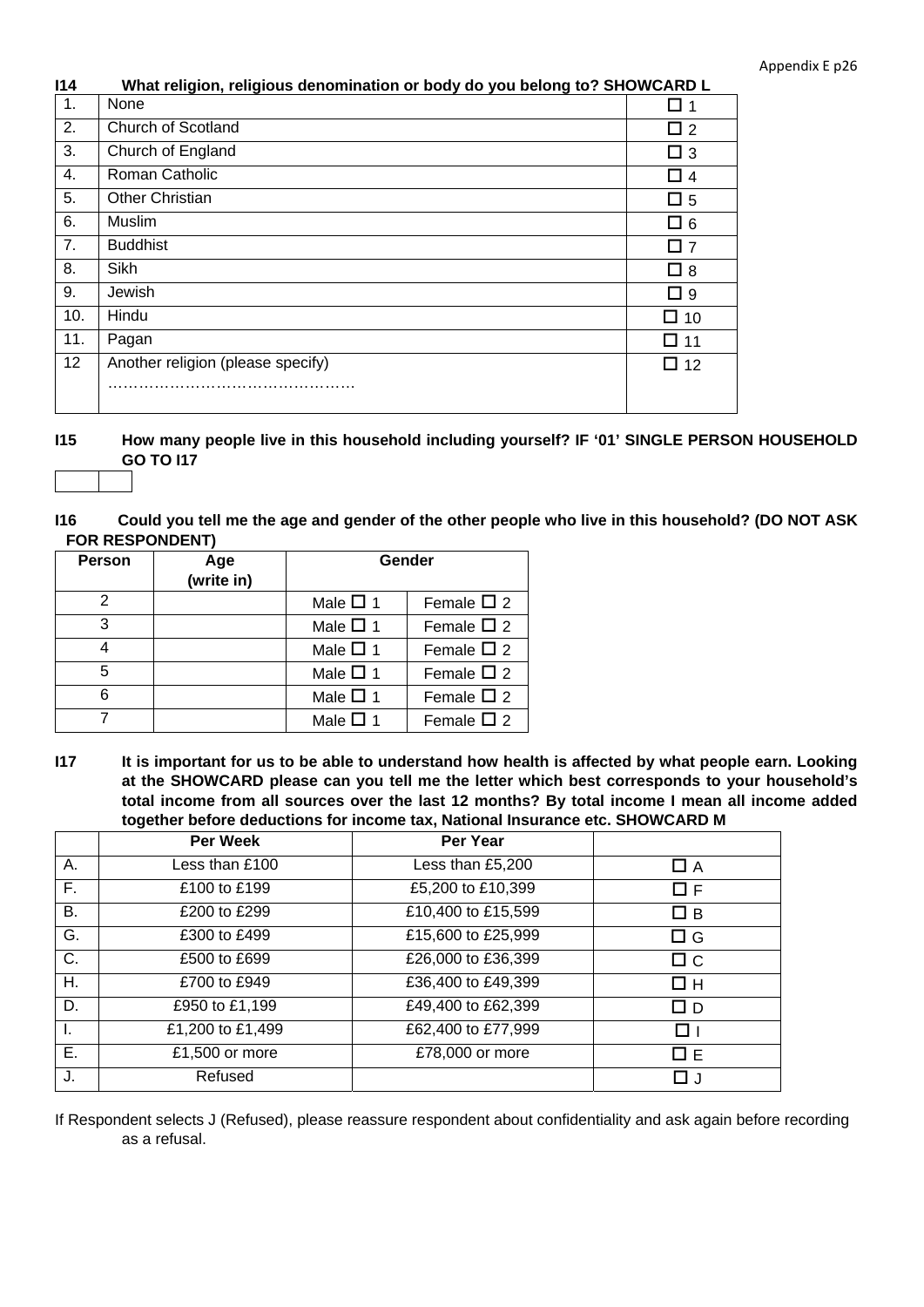**I18 There is a possibility that the research team would like to contact you in the future to ask if you would like to take part in more research on the health and wellbeing of people in Glasgow, Liverpool and Manchester. Would you be willing to be re-contacted in relation to this research in the future?** 

| . .        | 'es |  |
|------------|-----|--|
| $\sqrt{2}$ | טצו |  |

ASK I19 FOR RECONTACT AND ACCURACY CHECK IF YES TO I18, OR ACCURACY CHECK ONLY IF NO TO I18.

**I19 Some interviews in a survey are checked to make sure that people like yourself are satisfied with the way the interview was carried out and to check we have recorded your answers correctly. So that we can re-contact you in relation to this research/check your interview can I have the following contact details?** 

| Full name                 |  |
|---------------------------|--|
| Telephone number (home)   |  |
| Telephone number (mobile) |  |
| Email address             |  |

#### **ASK IF TELEPHONE NUMBER PROVIDED AT I19; OTHERWISE GO TO I21**

**I20 If yours is one of the interviews that is checked can we contact you by telephone?** 

|               | $\sqrt{2}$<br>∼ |  |
|---------------|-----------------|--|
| ╭<br><u>.</u> | $\sim$<br>NU    |  |

**I21 Would you like to be entered into the PRIZE DRAW? One prize of £1,000 is to be given to one respondent drawn at random.**

| ι.                                   | Yes |  |
|--------------------------------------|-----|--|
| $\overline{\phantom{a}}$<br><u>.</u> | ◥◡  |  |

IF YES AND CONTACT DETAILS NOT COMPLETED IN I19 THEN COMPLETE HERE.

| Full name                 |  |
|---------------------------|--|
| Telephone number (home)   |  |
| Telephone number (mobile) |  |

**I22 As we mentioned in the information sheet about the study, another part of the research is the option of linking the answers you have given us today to your health records in the future. Here is the information and consent form for this part of the study. Please take a moment to read and think about what it says and if you agree, add your name and signature to say you are happy for this to happen. This is purely optional and you can say 'no'. If you have any questions about this please ask me. HAND OUT CONSENT FORM**

 **Would you be willing to consent to your details being linked to health records?** 

| . .                | Yes |  |
|--------------------|-----|--|
| l 2<br><u>. . </u> | ٧о  |  |

### **IF YES TO I22 ASK**

**I23 In order for us to link your details to health records could you tell me your:** 

| First name                       |            |      |
|----------------------------------|------------|------|
| Middle names (if any)            |            |      |
| Surname                          |            |      |
| Previous surname (if applicable) |            |      |
| Date of birth                    | Day  Month | Year |

#### **DOUBLE CHECK I23 DETAILS (AND SPELLING) ARE CORRECTLY NOTED**